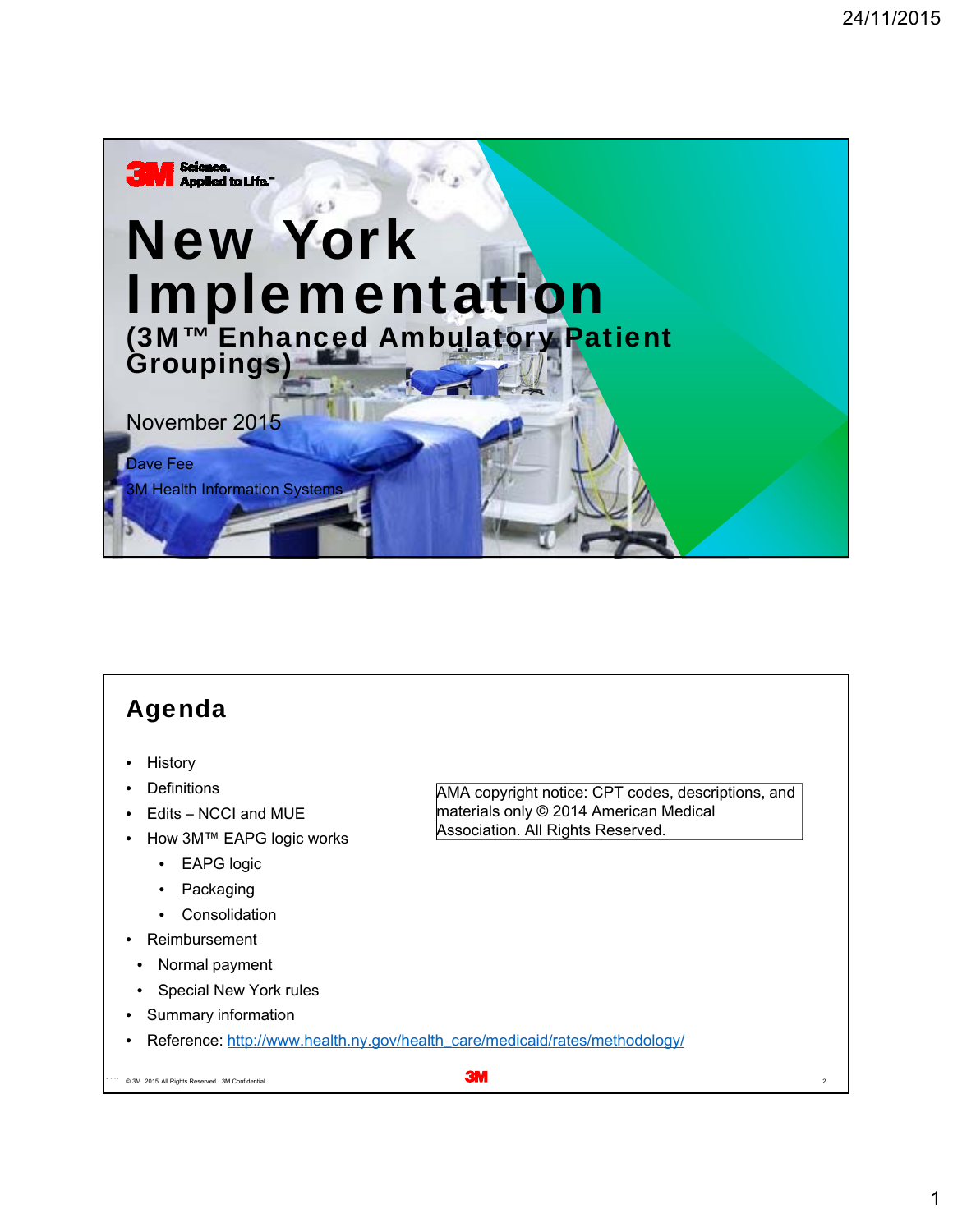

#### (OPPS)2t users: **Illinois Medicaid** Who is using/converting to EAPGs for payment

- 
- **Mass Health**
- Minnesota BCBS
- NY DoH (since 2008)
- Oklahoma BCBS
- Virginia Medicaid (ASC & Hospitals)
- Washington Medicaid
- Washington DC Medicaid
- Wellmark BCBS (IA & SD)
- Wisconsin Medicaid

#### Planned /announced users

- Colorado Medicaid
- Ohio Medicaid
- Texas Medicaid

#### 24 November 2015 © 3M 3M Confidential. . All Rights Reserved. 4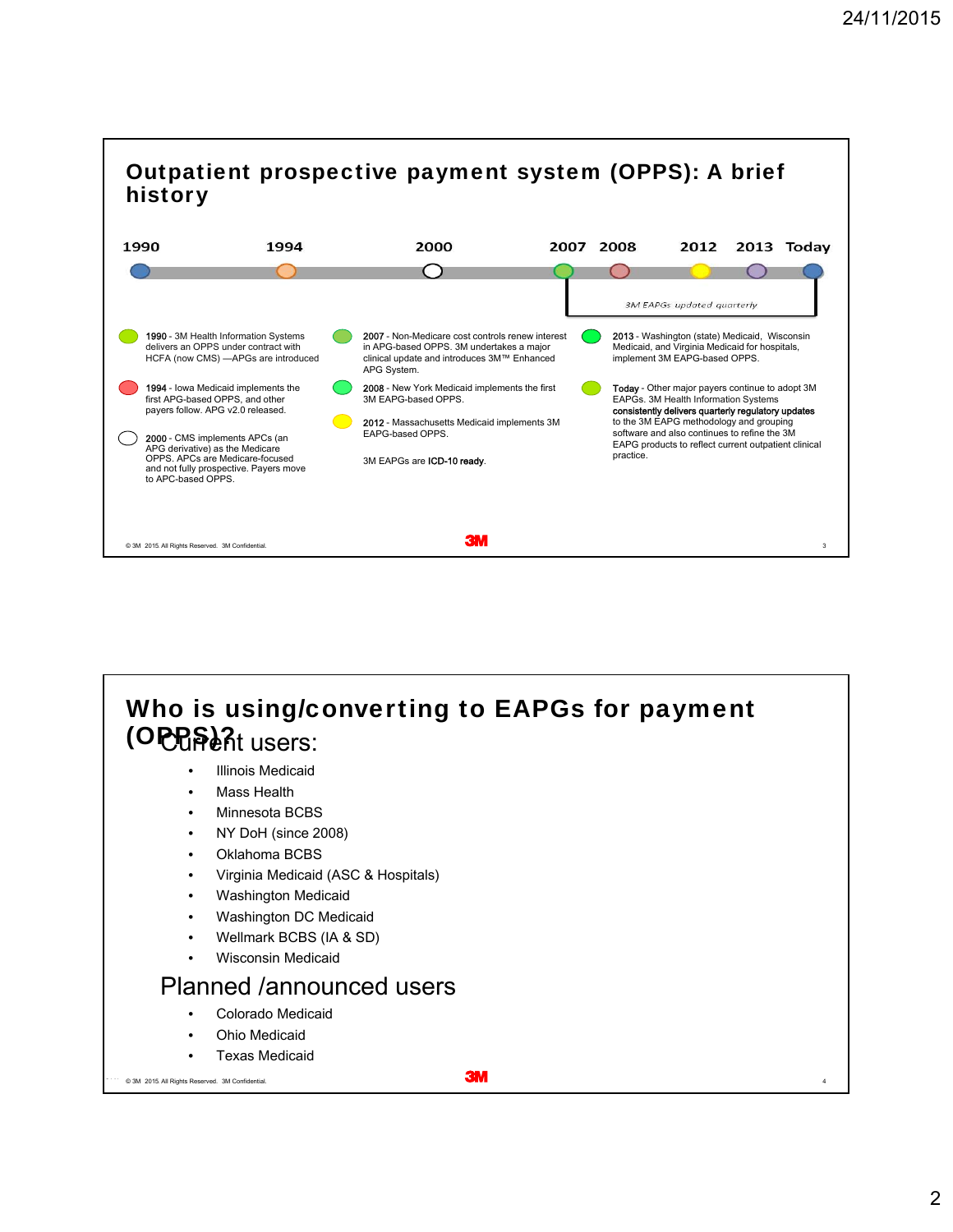

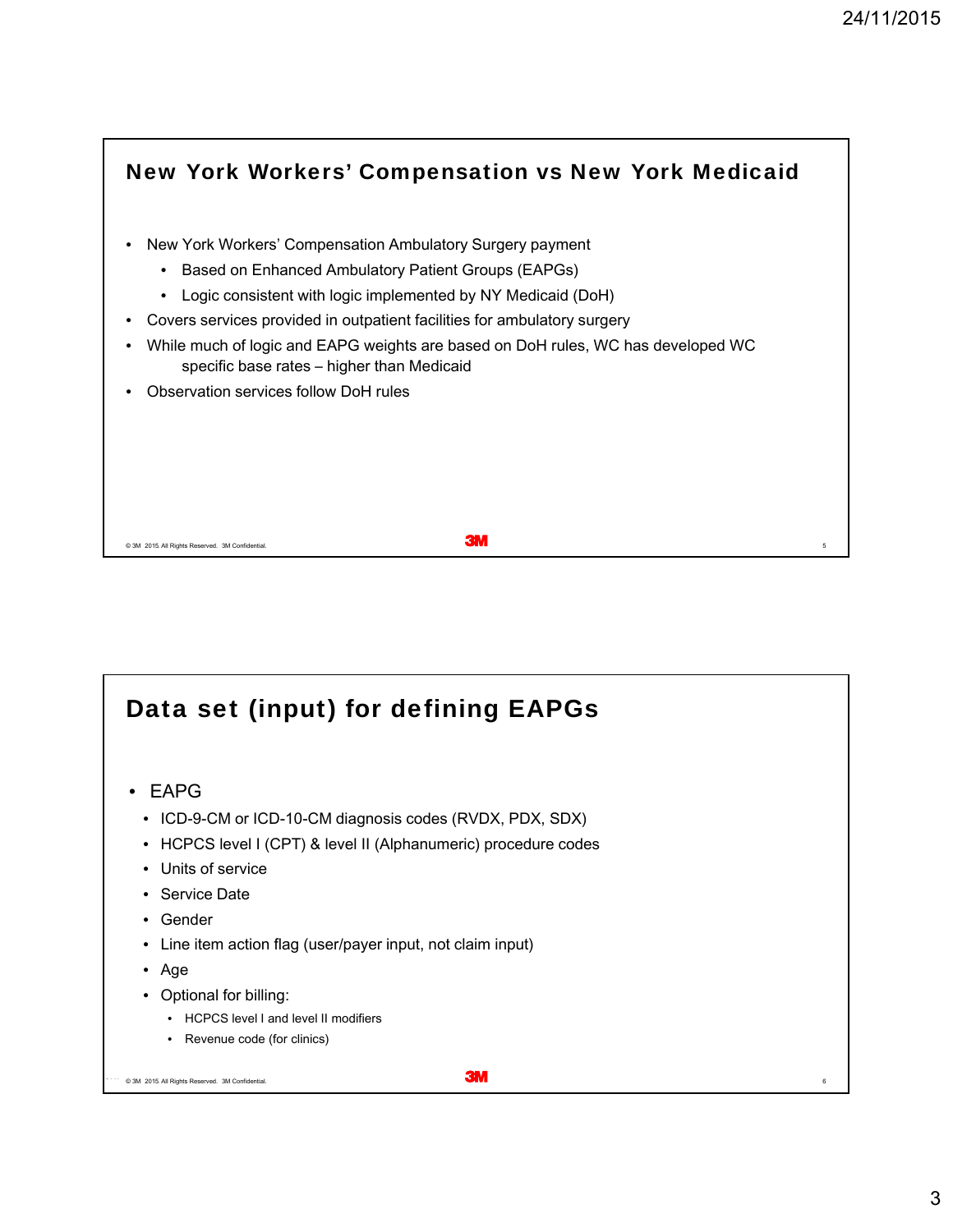| <b>Outputs</b>                                                                                                                |
|-------------------------------------------------------------------------------------------------------------------------------|
| Overall claim type<br>$\bullet$<br>EAPG groups (the type of group output depends on the diagnosis and/or procedure codes<br>٠ |
| reported)<br><b>EAPG</b> types<br>$\bullet$                                                                                   |
| <b>EAPG</b> categories<br><b>EAPG</b> visits<br>$\bullet$<br>Flags used for determining payment (for example):                |
| Consolidation<br>$\bullet$<br>Packaging<br>$\bullet$                                                                          |
| Discounting<br>٠<br>Grouper options<br>٠                                                                                      |
| ЗW<br>C 3M 2015. All Rights Reserved. 3M Confidential<br>$\overline{7}$                                                       |

# Definition of EAPGs – what they are

- Classification system designed specifically for outpatient services
- Groups services with similar resource use and costs
- Applicable in all ambulatory settings
	- Same Day Surgery, Hospital Emergency Department, Outpatient clinics/Diagnostic & Treatment Centers
	- Can address phone contacts, home visits, physician services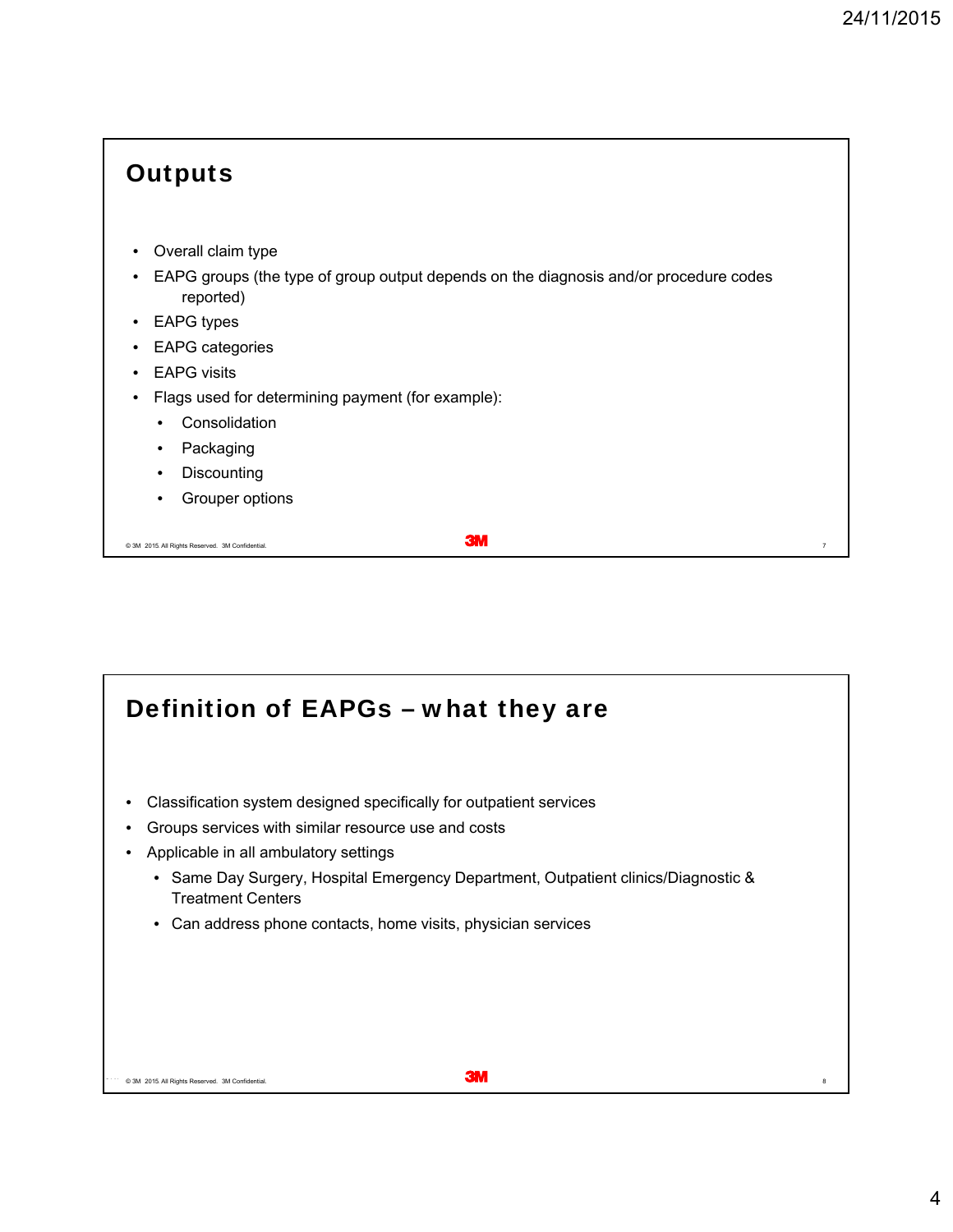٦

| Definition – what they are                                                                                                                                                                                                                                                                              |
|---------------------------------------------------------------------------------------------------------------------------------------------------------------------------------------------------------------------------------------------------------------------------------------------------------|
| Designed to be applicable to all patients, all ages<br>• APC applies only to the Medicare population<br>Based on the ambulatory "visit"<br>Generally reported by date of service, not length of stay<br>EAPGs allow for segregation of multiple visits reported on a single claim using line item dates |
| of service (for services reported by the same entity as provider of services)<br>EAPGs allow for consolidation of multiple visits reported on a single claim into an 'episode' (for<br>٠<br>example: an emergency room visit with additional services that extends into an additional<br>day(s))        |
| C 3M 2015. All Rights Reserved. 3M Confidential                                                                                                                                                                                                                                                         |

## Rate codes impacted • Rate codes: • Defined by the state • Identify the site of service • Define base rates and other payments • Rate codes involved: • 1401 – Hospital – Surgery • 1408 – DTC – Surgery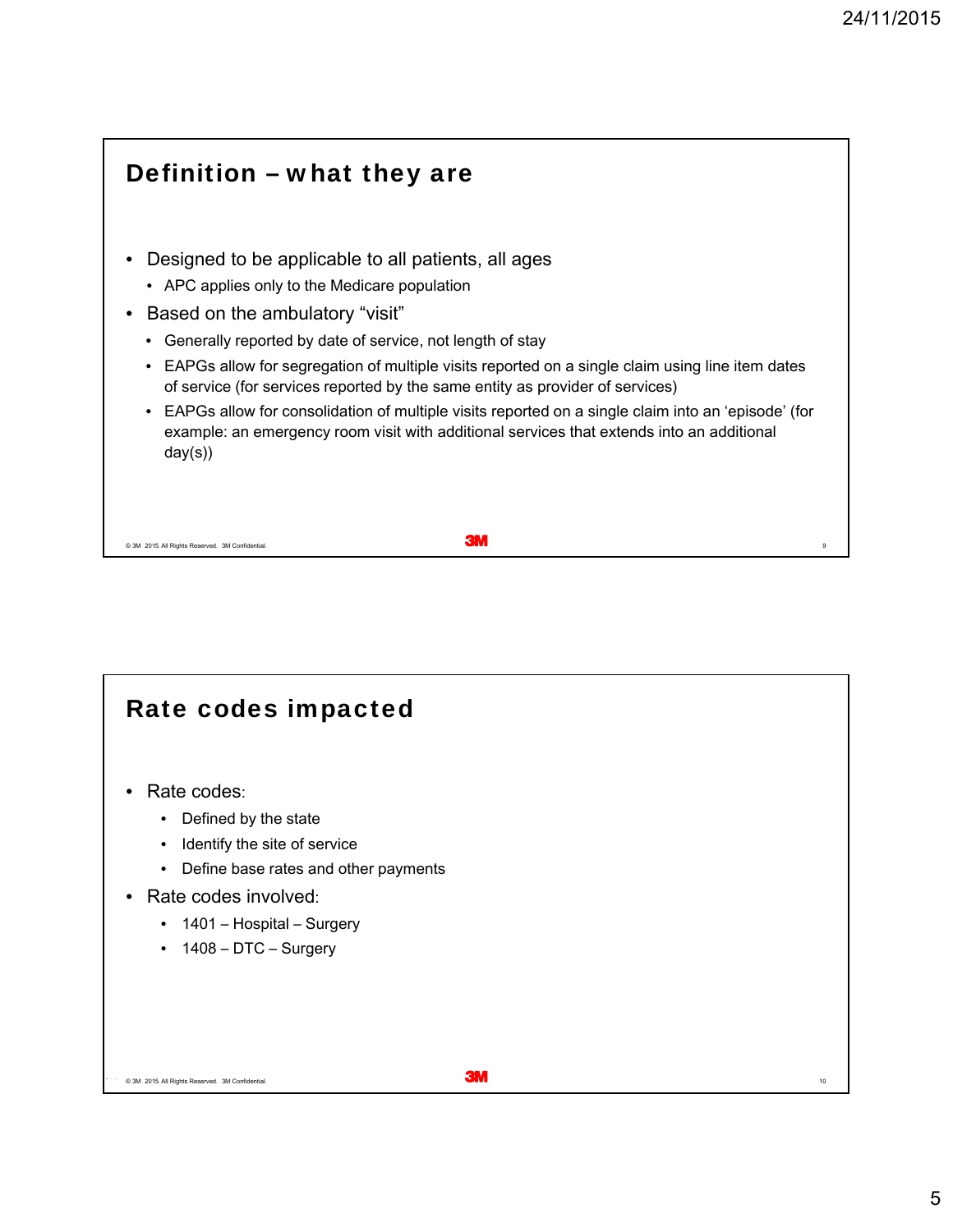

## 24 November 2015 © 3M 3M Confidential. . All Rights Reserved. 12 Edits applied as defined by CMS for Medicaid use • National correct coding initiative (NCCI) edits • Hospital services – professional NCCI edits • ASCs – professional NCCI edits • Medically unlikely edits (MUEs) • Hospital services – professional MUE edits • ASCs – professional MUE edits Note: If a line item fails one of these edits, it does not group and receives no payment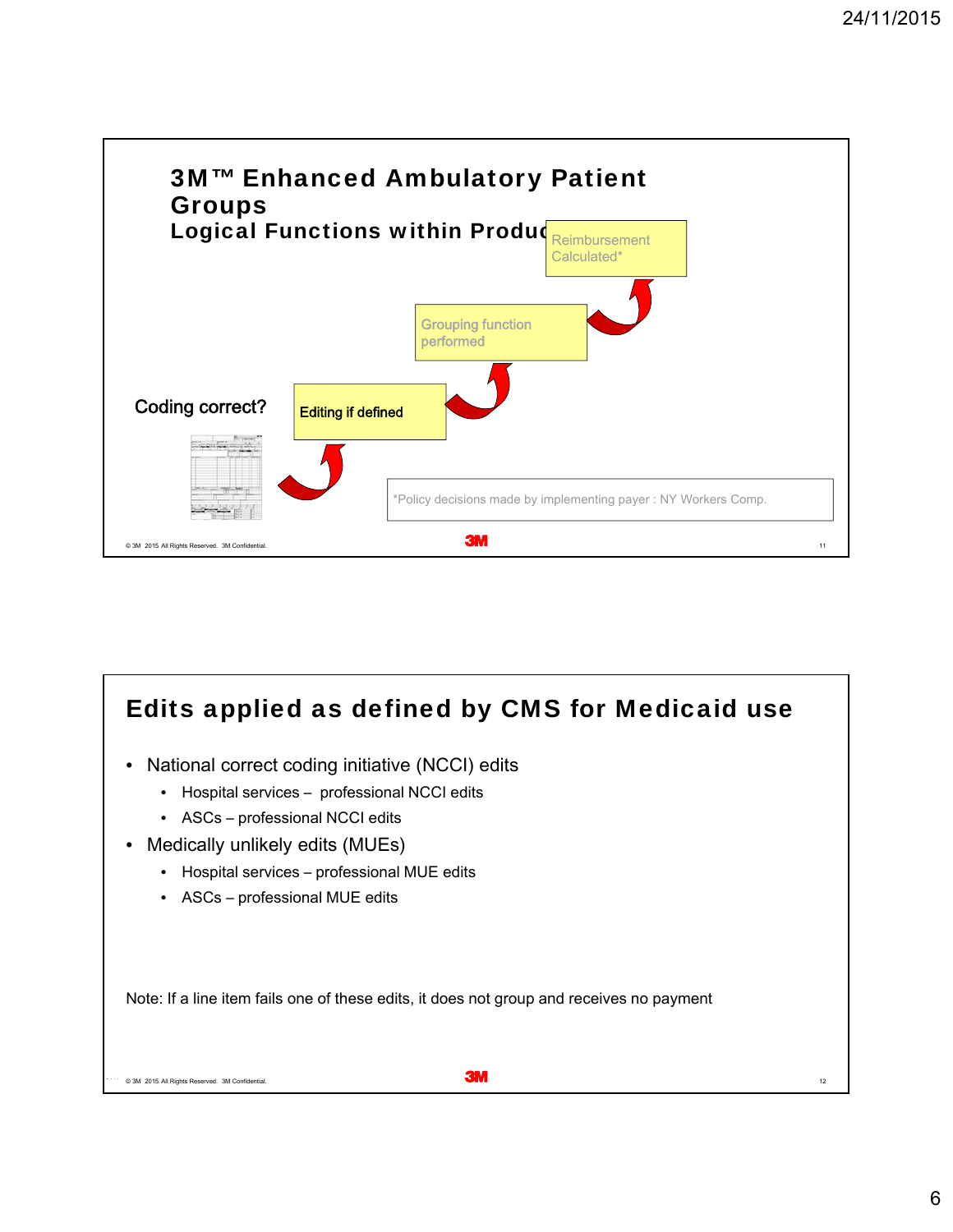

#### 24 November 2015 © 3M 3M Confidential. . All Rights Reserved. 14 Three major types of procedures in EAPG system 1. SIGNIFICANT PROCEDURES: Normally scheduled procedures, constitutes the reason for the visit and dominates the time and resources expended during the visit. • Examples: carpel tunnel release; stress test; MRI; colonoscopy • Expanded into 6 sub-groups in 2011 with grouper version 3.5 (Significant Procedures, Physical Therapy & Rehab, Mental Health & Counseling, Dental, Significant Diagnostic, Radiology) 2. ANCILLARY TESTS AND PROCEDURES: Ordered by the primary physician to assist in patient diagnosis or treatment • Includes Pathology, Laboratory, Chemotherapy & Pharmacotherapy, Durable Medical Equipment and other Ancillary Tests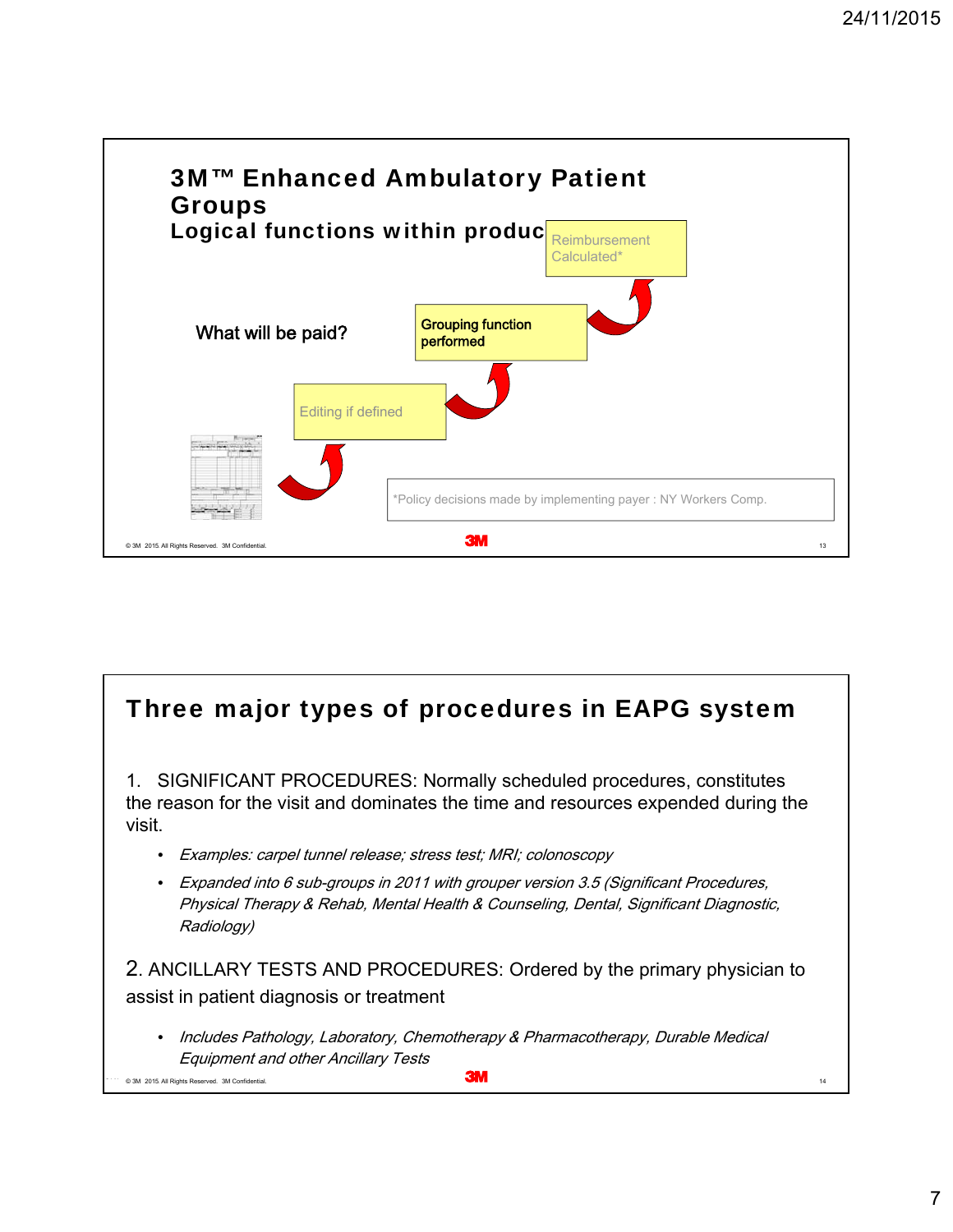| Three major types of procedures in EAPG system<br>(continued)                                                                                                                                 |    |
|-----------------------------------------------------------------------------------------------------------------------------------------------------------------------------------------------|----|
| 3. INCIDENTAL PROCEDURE: An integral part of a medical visit and is usually<br>associated with professional services ("incident to")                                                          |    |
| • Examples include: Range of motion measurements, Category II CPT codes for performance measurement,<br>PQRI (Physician Quality Reporting Initiative) codes (HCPCS G-codes)                   |    |
| • Includes Evaluation & Management Codes (EAPG 491 – Medical Visit Indicator) and incidental services<br>assigned to EAPG 490 (Incidental to medical, significant procedure or therapy visit) |    |
|                                                                                                                                                                                               |    |
| ЗW<br>© 3M 2015. All Rights Reserved. 3M Confidential                                                                                                                                         | 15 |

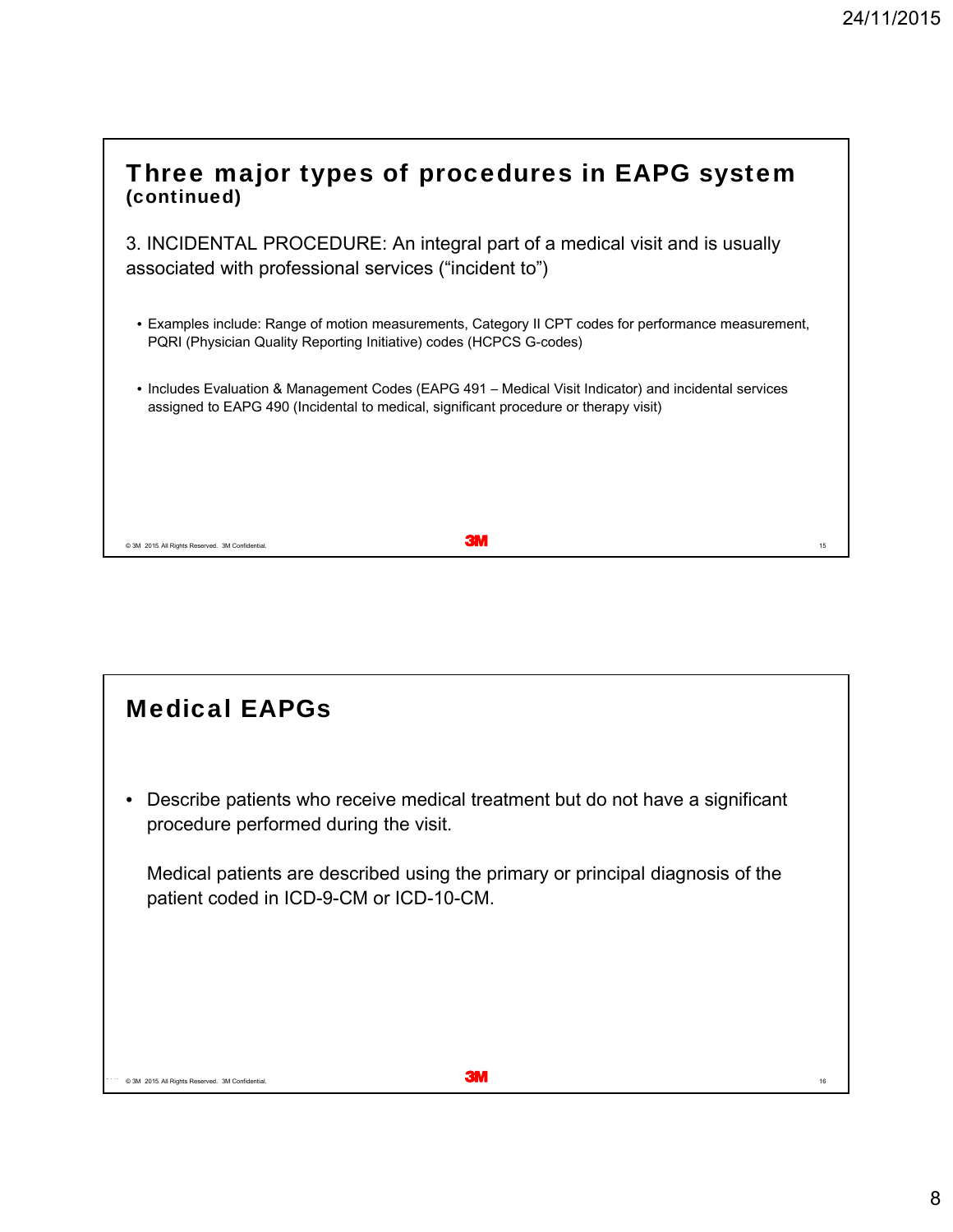

| <b>EAPG types</b>                                |                                                                                                                                 |    |
|--------------------------------------------------|---------------------------------------------------------------------------------------------------------------------------------|----|
| <b>EAPG Type</b><br>1                            | <b>Description</b><br>Per Diem                                                                                                  |    |
| 2<br>21                                          | <b>Significant Procedure</b><br>Physical Therapy & Rehab                                                                        |    |
| 22                                               | All treated as significant<br>procedures for consolidation<br><b>Mental Health &amp; Counseling</b><br>and discounting purposes |    |
| 23<br>24                                         | <b>Dental Procedure</b><br><b>Radiologic Procedure</b>                                                                          |    |
| 25                                               | <b>Other Diagnostic Procedure</b>                                                                                               |    |
| 3                                                | <b>Medical Visit</b>                                                                                                            |    |
| 4                                                | Ancillary                                                                                                                       |    |
| 5                                                | Incidental                                                                                                                      |    |
| 6                                                | Drug                                                                                                                            |    |
| 7                                                | <b>DME</b>                                                                                                                      |    |
| 8                                                | Unassigned                                                                                                                      |    |
| C 3M 2015. All Rights Reserved. 3M Confidential. | <b>3M</b>                                                                                                                       | 18 |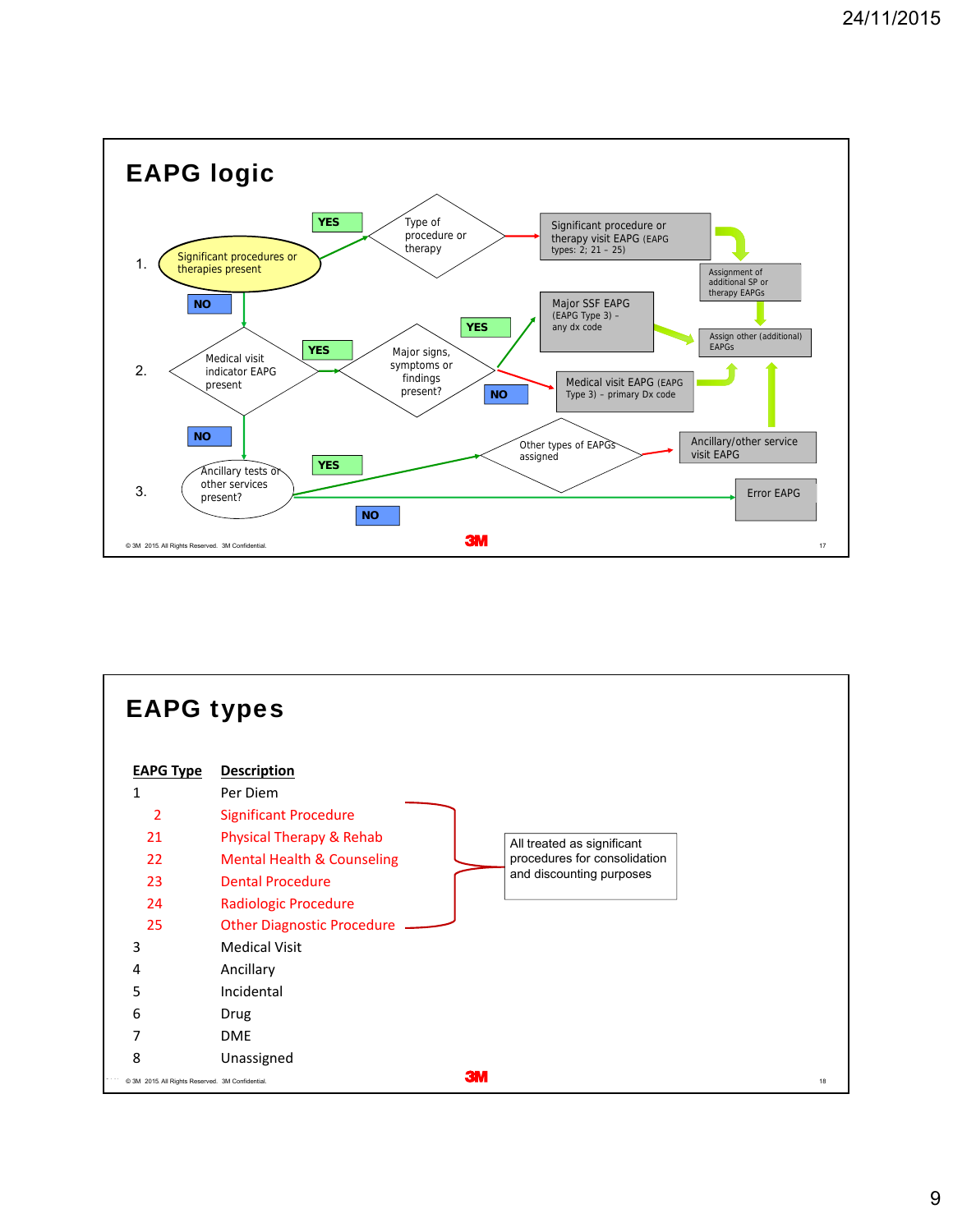| <b>Sample EAPG assignment</b>                   |       | © 3M. All rights reserved. As used herein, the term "EAPG Materials" shall mean the 3M EAPG listings, maps and<br>codesets, including their respective content (the logic, formulas, and algorithms for selecting a particular code for<br>defining or assigning a particular patient classification or subset of patient classifications or selecting a particular code<br>or subset of codes contained or reflected in such EAPG Materials). Title to the EAPG Materials, and the ownership of all<br>copyright, trademark, patent, trade secret, or any other right of a similar kind or nature arising under the laws of any<br>country in the world (collectively, "Intellectual Property Rights") thereto, are the property of 3M and/or its suppliers. 3M<br>grants you the limited, non-transferable, non-exclusive permission to use the EAPG Materials for your organization's<br>internal purposes. Any other use requires 3M's prior written permission.<br>Your use of the EAPG Materials shall immediately terminate in the event that you or your organization: (i) sell, re-license<br>or redistribute the EAPG Materials to any third party, (ii) reverse-engineer or disassemble the Materials, or (iii)<br>incorporate the EAPG Materials, in whole or in part, in any other work for use or distribution outside of your organization.<br>YOUR USE OF THE EAPG MATERIALS IS ON AN "AS IS" BASIS. 3M AND ITS SUPPLIERS, TO THE FULLEST EXTENT PERMITTED BY LAW,<br>DISCLAIM ALL WARRANTIES OF ANY KIND, EXPRESS OR IMPLIED, INCLUDING WARRANTIES OF MERCHANTABILITY, NON-<br>INFRINGEMENT OF THIRD PARTIES' RIGHTS, AND FITNESS FOR A PARTICULAR PURPOSE. 3M DOES NOT WARRANT THAT THE<br>EAPG MATERIALS WILL BE ERROR-FREE. |     |                |                                     |
|-------------------------------------------------|-------|-------------------------------------------------------------------------------------------------------------------------------------------------------------------------------------------------------------------------------------------------------------------------------------------------------------------------------------------------------------------------------------------------------------------------------------------------------------------------------------------------------------------------------------------------------------------------------------------------------------------------------------------------------------------------------------------------------------------------------------------------------------------------------------------------------------------------------------------------------------------------------------------------------------------------------------------------------------------------------------------------------------------------------------------------------------------------------------------------------------------------------------------------------------------------------------------------------------------------------------------------------------------------------------------------------------------------------------------------------------------------------------------------------------------------------------------------------------------------------------------------------------------------------------------------------------------------------------------------------------------------------------------------------------------------------------------------------------------------------------------------|-----|----------------|-------------------------------------|
|                                                 |       | <b>HCPCS</b> Description                                                                                                                                                                                                                                                                                                                                                                                                                                                                                                                                                                                                                                                                                                                                                                                                                                                                                                                                                                                                                                                                                                                                                                                                                                                                                                                                                                                                                                                                                                                                                                                                                                                                                                                        |     |                | <b>EAPG EAPG Type EAPG Category</b> |
|                                                 | 0001F | Heart failure composite                                                                                                                                                                                                                                                                                                                                                                                                                                                                                                                                                                                                                                                                                                                                                                                                                                                                                                                                                                                                                                                                                                                                                                                                                                                                                                                                                                                                                                                                                                                                                                                                                                                                                                                         | 490 | 5              | 30                                  |
|                                                 | 00410 | Anesth correct heart rhythm                                                                                                                                                                                                                                                                                                                                                                                                                                                                                                                                                                                                                                                                                                                                                                                                                                                                                                                                                                                                                                                                                                                                                                                                                                                                                                                                                                                                                                                                                                                                                                                                                                                                                                                     | 380 | 4              | 20                                  |
|                                                 | 0042T | Ct perfusion w/contrast cbf                                                                                                                                                                                                                                                                                                                                                                                                                                                                                                                                                                                                                                                                                                                                                                                                                                                                                                                                                                                                                                                                                                                                                                                                                                                                                                                                                                                                                                                                                                                                                                                                                                                                                                                     | 299 | 24             | 15                                  |
|                                                 | 00450 | Anesth surgery of shoulder                                                                                                                                                                                                                                                                                                                                                                                                                                                                                                                                                                                                                                                                                                                                                                                                                                                                                                                                                                                                                                                                                                                                                                                                                                                                                                                                                                                                                                                                                                                                                                                                                                                                                                                      | 380 | 4              | 20                                  |
|                                                 | 00987 | Rev artific disc addl                                                                                                                                                                                                                                                                                                                                                                                                                                                                                                                                                                                                                                                                                                                                                                                                                                                                                                                                                                                                                                                                                                                                                                                                                                                                                                                                                                                                                                                                                                                                                                                                                                                                                                                           | 993 | 8              | 99                                  |
|                                                 | 00997 | Implant corneal ring                                                                                                                                                                                                                                                                                                                                                                                                                                                                                                                                                                                                                                                                                                                                                                                                                                                                                                                                                                                                                                                                                                                                                                                                                                                                                                                                                                                                                                                                                                                                                                                                                                                                                                                            | 236 | $\overline{2}$ | 12                                  |
|                                                 | 0100T | Prosth retina receive&gen                                                                                                                                                                                                                                                                                                                                                                                                                                                                                                                                                                                                                                                                                                                                                                                                                                                                                                                                                                                                                                                                                                                                                                                                                                                                                                                                                                                                                                                                                                                                                                                                                                                                                                                       | 238 | $\overline{2}$ | 12                                  |
|                                                 | 01011 | Extracorp shockwy tx hi enrq                                                                                                                                                                                                                                                                                                                                                                                                                                                                                                                                                                                                                                                                                                                                                                                                                                                                                                                                                                                                                                                                                                                                                                                                                                                                                                                                                                                                                                                                                                                                                                                                                                                                                                                    | 31  | $\overline{2}$ | 3                                   |
|                                                 | 01710 | Anesth elbow area surgery                                                                                                                                                                                                                                                                                                                                                                                                                                                                                                                                                                                                                                                                                                                                                                                                                                                                                                                                                                                                                                                                                                                                                                                                                                                                                                                                                                                                                                                                                                                                                                                                                                                                                                                       | 380 | 4              | 20                                  |
|                                                 | 01963 | Anesth cs hysterectomy                                                                                                                                                                                                                                                                                                                                                                                                                                                                                                                                                                                                                                                                                                                                                                                                                                                                                                                                                                                                                                                                                                                                                                                                                                                                                                                                                                                                                                                                                                                                                                                                                                                                                                                          | 380 | 4              | 20                                  |
|                                                 | 0201T | Perg sacral augmt bilat inj                                                                                                                                                                                                                                                                                                                                                                                                                                                                                                                                                                                                                                                                                                                                                                                                                                                                                                                                                                                                                                                                                                                                                                                                                                                                                                                                                                                                                                                                                                                                                                                                                                                                                                                     | 214 | $\overline{2}$ | 11                                  |
|                                                 | 02021 | Post vert arthrplst 1 lumbar                                                                                                                                                                                                                                                                                                                                                                                                                                                                                                                                                                                                                                                                                                                                                                                                                                                                                                                                                                                                                                                                                                                                                                                                                                                                                                                                                                                                                                                                                                                                                                                                                                                                                                                    | 221 | $\overline{2}$ | 11                                  |
|                                                 | 02051 | Inirs each vessel add-on                                                                                                                                                                                                                                                                                                                                                                                                                                                                                                                                                                                                                                                                                                                                                                                                                                                                                                                                                                                                                                                                                                                                                                                                                                                                                                                                                                                                                                                                                                                                                                                                                                                                                                                        | 490 | 5              | 30                                  |
|                                                 | 02087 | Audiometry air only                                                                                                                                                                                                                                                                                                                                                                                                                                                                                                                                                                                                                                                                                                                                                                                                                                                                                                                                                                                                                                                                                                                                                                                                                                                                                                                                                                                                                                                                                                                                                                                                                                                                                                                             | 257 | 25             | 13                                  |
|                                                 | 0212T | Compre audiometry evaluation                                                                                                                                                                                                                                                                                                                                                                                                                                                                                                                                                                                                                                                                                                                                                                                                                                                                                                                                                                                                                                                                                                                                                                                                                                                                                                                                                                                                                                                                                                                                                                                                                                                                                                                    | 257 | 25             | 13                                  |
|                                                 | 0213T | Nix paravert w/us cer/thor                                                                                                                                                                                                                                                                                                                                                                                                                                                                                                                                                                                                                                                                                                                                                                                                                                                                                                                                                                                                                                                                                                                                                                                                                                                                                                                                                                                                                                                                                                                                                                                                                                                                                                                      | 220 | $\overline{2}$ | 11                                  |
|                                                 | 0218T | Nix paravert w/us lumb/sac                                                                                                                                                                                                                                                                                                                                                                                                                                                                                                                                                                                                                                                                                                                                                                                                                                                                                                                                                                                                                                                                                                                                                                                                                                                                                                                                                                                                                                                                                                                                                                                                                                                                                                                      | 220 | $\overline{2}$ | 11                                  |
|                                                 | 0219T | Pimt post facet implt cerv                                                                                                                                                                                                                                                                                                                                                                                                                                                                                                                                                                                                                                                                                                                                                                                                                                                                                                                                                                                                                                                                                                                                                                                                                                                                                                                                                                                                                                                                                                                                                                                                                                                                                                                      | 993 | $\mathbf{R}$   | 99                                  |
| © 3M 2015. All Rights Reserved. 3M Confidential | зм    |                                                                                                                                                                                                                                                                                                                                                                                                                                                                                                                                                                                                                                                                                                                                                                                                                                                                                                                                                                                                                                                                                                                                                                                                                                                                                                                                                                                                                                                                                                                                                                                                                                                                                                                                                 |     |                | 19                                  |

### 24 November 2015 © 3M 3M Confidential. . All Rights Reserved. 20 Packaging • Sometimes referred to as bundling • General concept: • For payment purposes, the inclusion of payment for certain services within payment for significant procedures or medical services. • A concept/phrase to learn and know: • Just because something does not have separate payment, does not mean it receives no payment • A bundled/packaged service receives no separate payment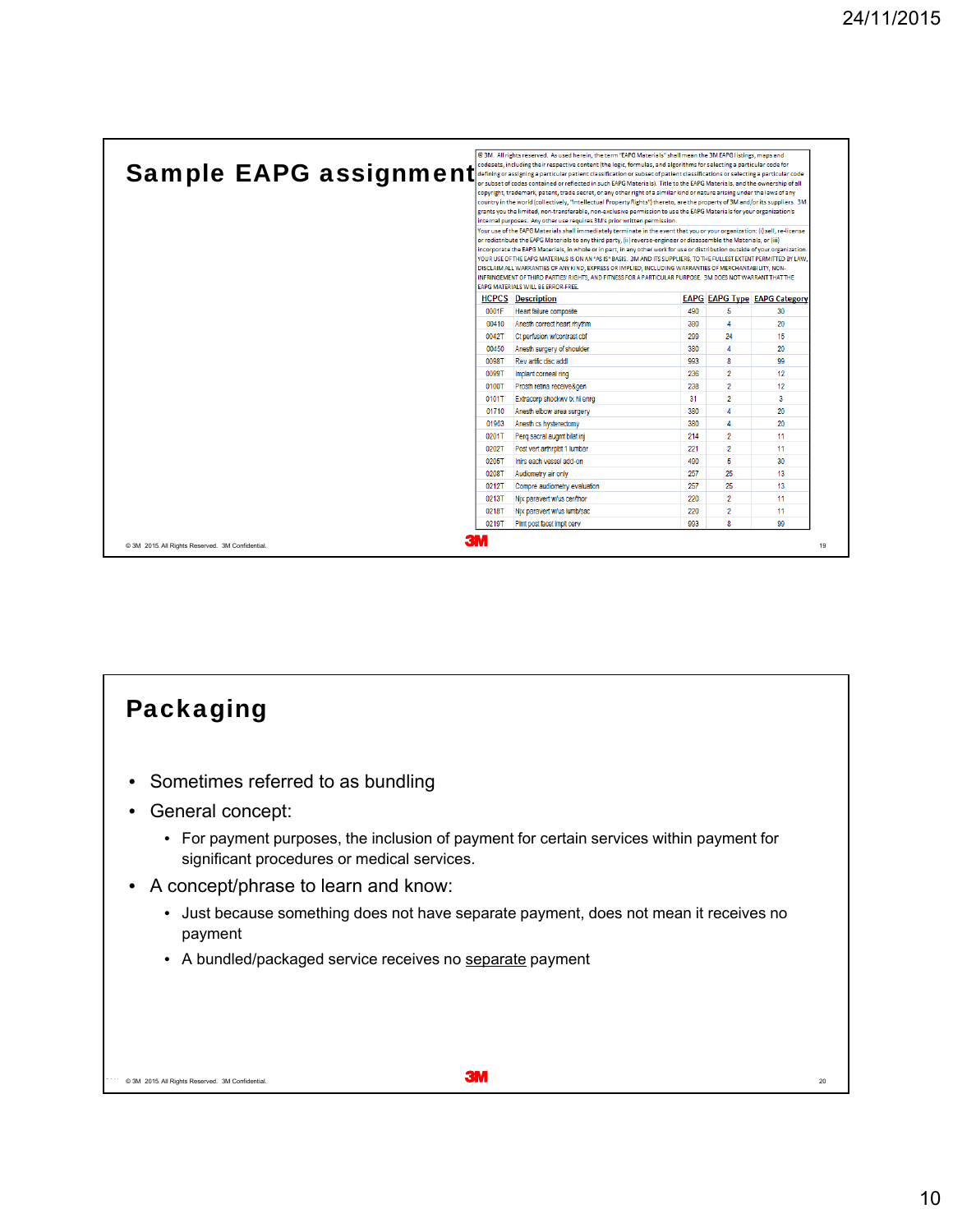

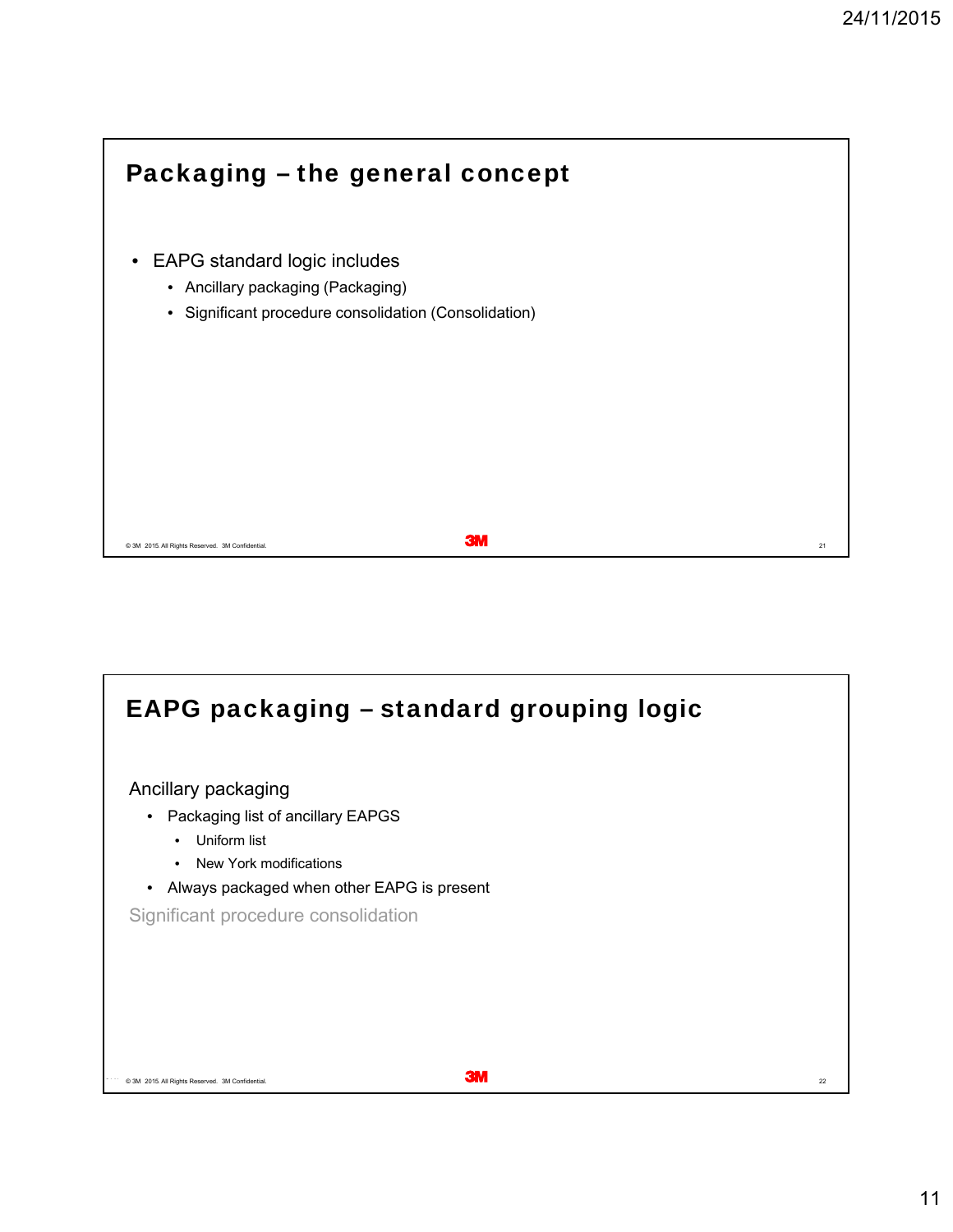| <b>EAPG</b> | <b>EAPG Description</b>         | <b>EAPG</b> | <b>EAPG Description</b>                          |
|-------------|---------------------------------|-------------|--------------------------------------------------|
| 373         | LEVEL I DENTAL FILM             | 423         | INTRODUCTION OF NEEDLE AND CATHETER              |
| 374         | LEVEL II DENTAL FILM            | 424         | DRESSINGS AND OTHER MINOR PROCEDURES             |
| 375         | DENTAL ANESTHESIA               | 425         | OTHER MISCELLANEOUS ANCILLARY PROCEDURES         |
| 376         | DIAGNOSTIC DENTAL PROCEDURES    | 427         | BIOFEEDBACK AND OTHER TRAINING                   |
| 377         | PREVENTIVE DENTAL PROCEDURES    | 428         | PATIENT EDUCATION. INDIVIDUAL                    |
| 380         | <b>ANESTHESIA</b>               | 429         | PATIENT EDUCATION, GROUP                         |
| 390         | LEVEL I PATHOLOGY               | 448         | <b>EXPANDED HOURS ACCESS</b>                     |
| 394         | LEVEL I IMMUNOLOGY TESTS        | 449         | ADDITIONAL UNDIFFERENTIATED MEDICAL              |
| 396         | LEVEL I MICROBIOLOGY TESTS      |             | <b>VISITS/SERVICES</b>                           |
| 398         | LEVEL I ENDOCRINOLOGY TESTS     | 455         | IMPLANTED TISSUE OF ANY TYPE                     |
| 400         | LEVEL I CHEMISTRY TESTS         | 457         | <b>VENIPUNCTURE</b>                              |
| 402         | <b>BASIC CHEMISTRY TESTS</b>    | 459         | <b>VACCINE ADMINISTRATION</b>                    |
| 406         | LEVEL I CLOTTING TESTS          | 471         | <b>PLAIN FILM</b>                                |
| 408         | LEVEL I HEMATOLOGY TESTS        | 495         | MINOR CHEMOTHERAPY DRUGS                         |
| 410         | <b>URINALYSIS</b>               | 496         | MINOR PHARMACOTHERAPY                            |
| 411         | BLOOD AND URINE DIPSTICK TESTS  | 1001        | DURABLE MEDICAL EQUIPMENT AND SUPPLIES LEVEL I   |
| 412         | SIMPLE PULMONARY FUNCTION TESTS | 1002        | DURABLE MEDICAL EQUIPMENT AND SUPPLIES LEVEL II  |
| 413         | CARDIOGRAM                      | 1003        | DURABLE MEDICAL EQUIPMENT AND SUPPLIES LEVEL III |

### New York modification to packaging list

|     | <b>EAPGs added to packaging list</b> |                  |     | <b>EAPGs deleted from packaging list</b> |                  |
|-----|--------------------------------------|------------------|-----|------------------------------------------|------------------|
|     | <b>EAPGs Description</b>             | <b>EAPG type</b> |     | <b>EAPGs Description</b>                 | <b>EAPG type</b> |
| 404 | <b>TOXICOLOGY TESTS</b>              | 4                | 373 | LEVEL I DENTAL FILM                      | 4                |
| 405 | THERAPEUTIC DRUG MONITORING          | 4                | 374 | LEVEL II DENTAL FILM                     | 4                |
| 435 | CLASS I PHARMACOTHERAPY              | 6                | 375 | DENTAL ANESTHESIA                        | 4                |
| 495 | MINOR CHEMOTHERAPY DRUGS             | 6                | 376 | DIAGNOSTIC DENTAL PROCEDURES             | 4                |
| 496 | MINOR PHARMACOTHERAPY                | 6                | 377 | PREVENTIVE DENTAL PROCEDURES             | 4                |
|     |                                      |                  | 428 | PATIENT EDUCATION, INDIVIDUAL            | 4                |
|     |                                      |                  | 429 | PATIENT EDUCATION, GROUP                 | 4                |
|     |                                      |                  | 448 | <b>EXPANDED HOURS ACCESS</b>             | 4                |
|     |                                      |                  |     |                                          |                  |
|     |                                      |                  |     |                                          |                  |
|     |                                      |                  |     |                                          |                  |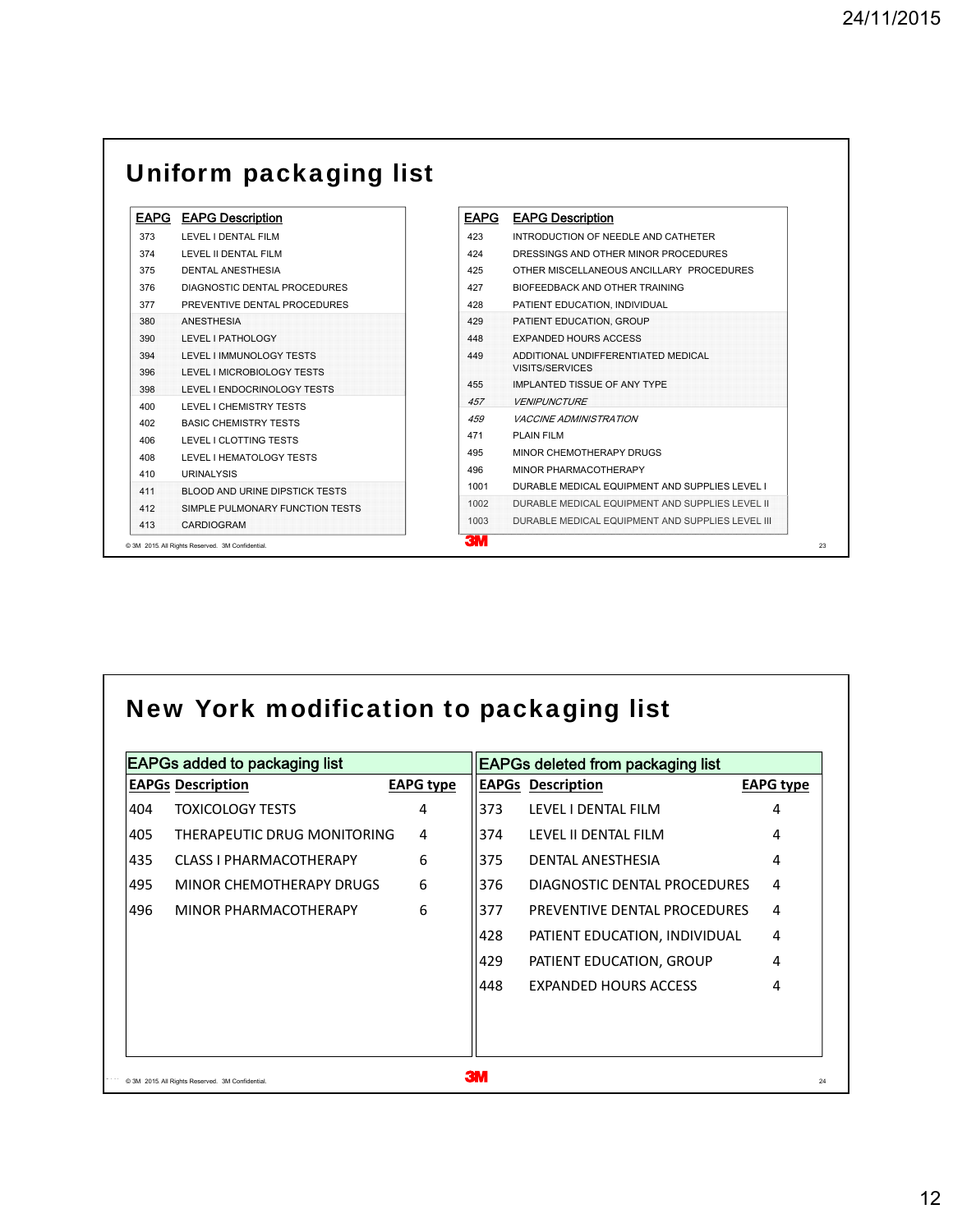

## 24 November 2015 © 3M 3M Confidential. . All Rights Reserved. 26 Packaging example • Diagnosis: S52532A Colles' fracture of left radius, init for clos fx • Procedures: • 25605 Treat fracture radius/ulna • 73100 X-ray exam of wrist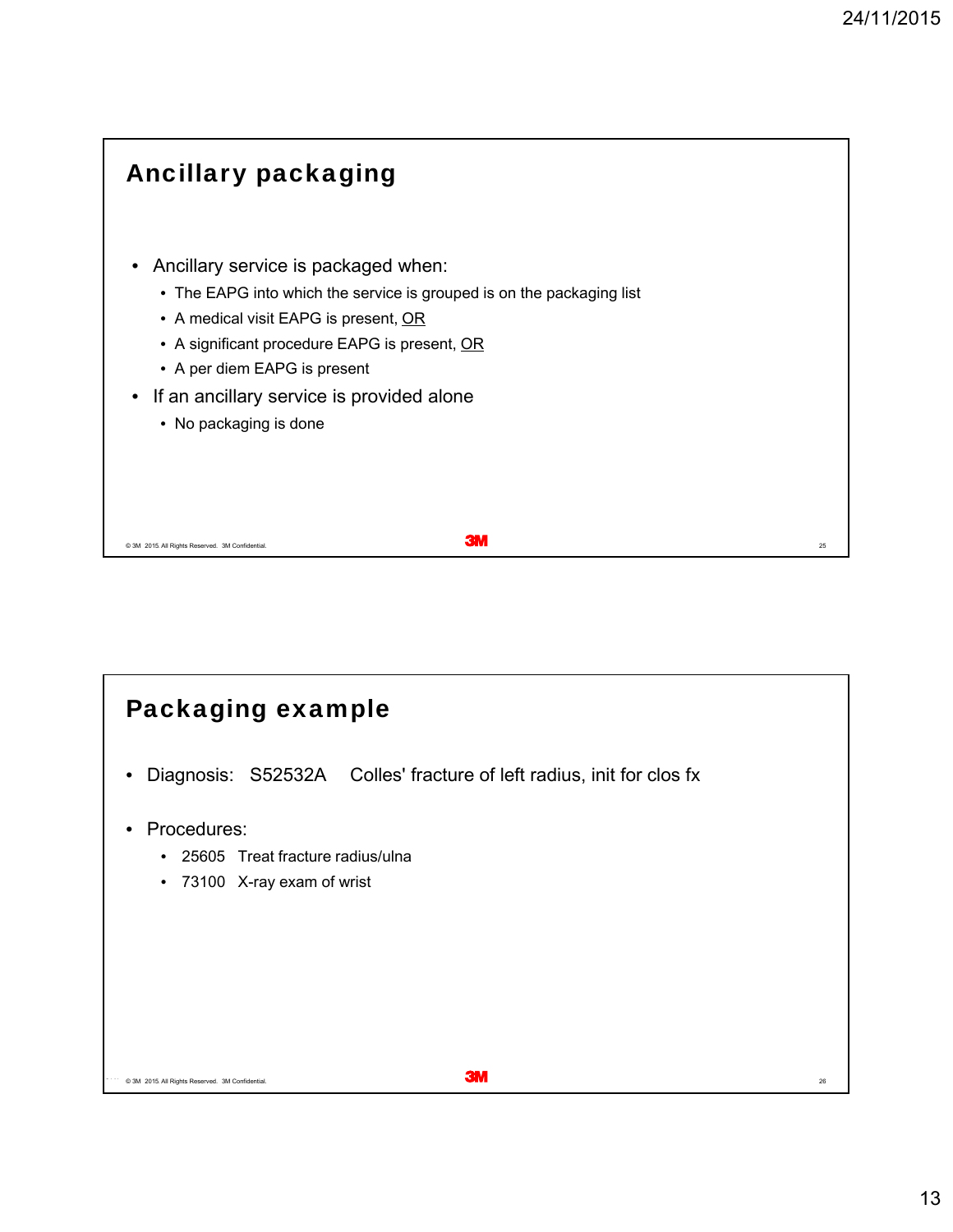

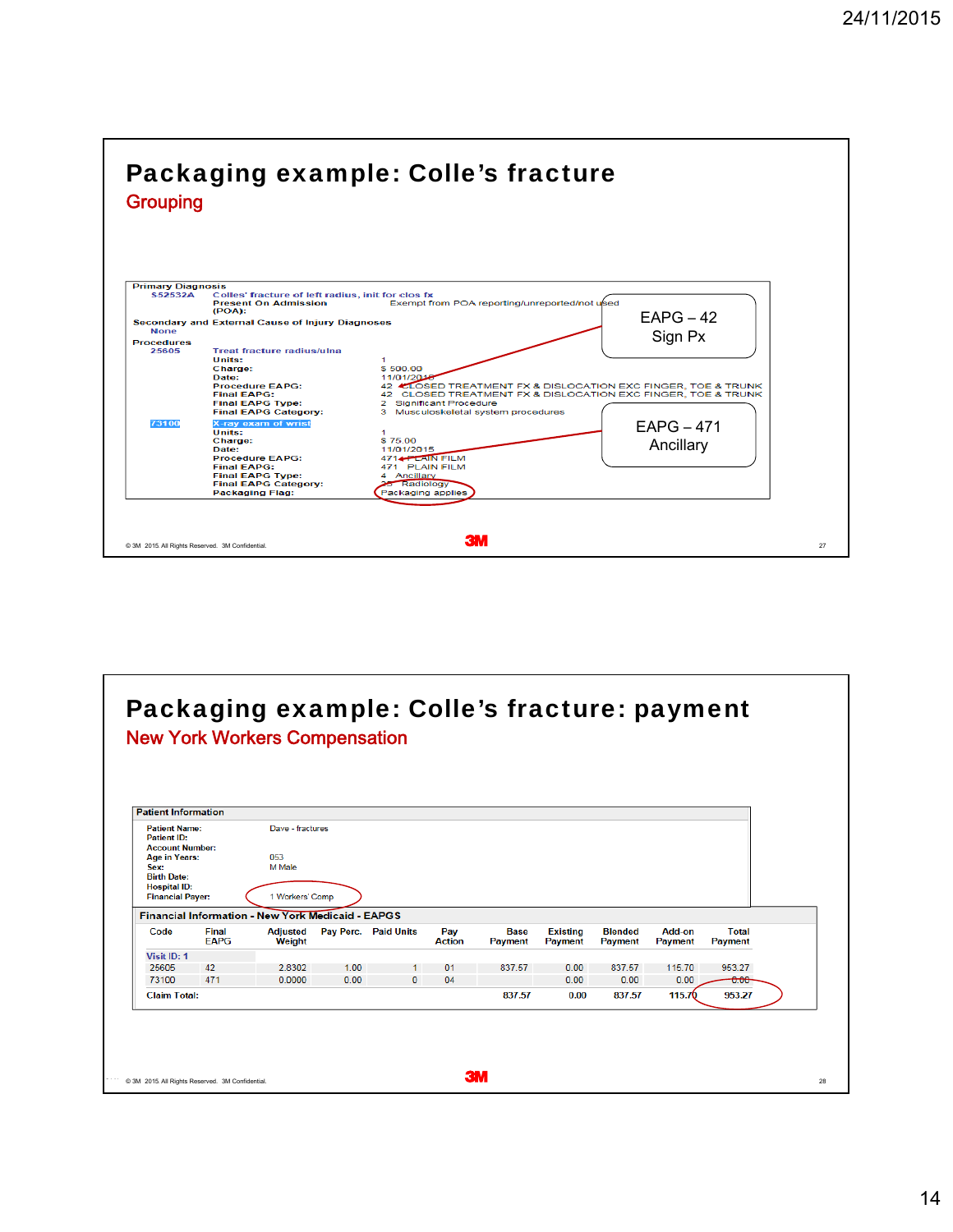|                                                                                                                                                                              | <b>New York Medicaid</b> | Packaging example: Colle's fracture: payment                                |      |                      |               |                |                 |                |                |              |  |
|------------------------------------------------------------------------------------------------------------------------------------------------------------------------------|--------------------------|-----------------------------------------------------------------------------|------|----------------------|---------------|----------------|-----------------|----------------|----------------|--------------|--|
| <b>Patient Information</b>                                                                                                                                                   |                          |                                                                             |      |                      |               |                |                 |                |                |              |  |
| <b>Patient Name:</b><br><b>Patient ID:</b><br><b>Account Number:</b><br><b>Age in Years:</b><br>Sex:<br><b>Birth Date:</b><br><b>Hospital ID:</b><br><b>Financial Payer:</b> |                          | Dave - fractures<br>053<br>M Male<br>0 Medicaid                             |      |                      |               |                |                 |                |                |              |  |
| Code                                                                                                                                                                         | <b>Final</b>             | <b>Financial Information - New York Medicaid - EAPGS</b><br><b>Adjusted</b> |      | Pay Perc. Paid Units | Pay           | <b>Base</b>    | <b>Existing</b> | <b>Blended</b> | Add-on         | <b>Total</b> |  |
|                                                                                                                                                                              | <b>EAPG</b>              | Weight                                                                      |      |                      | <b>Action</b> | <b>Payment</b> | Payment         | <b>Payment</b> | <b>Payment</b> | Payment      |  |
|                                                                                                                                                                              |                          |                                                                             |      |                      |               |                |                 |                |                |              |  |
| Visit ID: 1                                                                                                                                                                  | 42                       | 28302                                                                       | 100  |                      | 01            | 553 56         | 0.00            | 553.56         | 115.70         | 669.26       |  |
| 25605                                                                                                                                                                        |                          |                                                                             |      |                      |               |                | 0.00            | 0.00           | 0.00           | 0.00         |  |
| 73100                                                                                                                                                                        | 471                      | 0.0000                                                                      | 0.00 | $\mathbf{0}$         | 04            |                |                 |                |                |              |  |

#### EAPG packaging – standard grouping logic

- Ancillary packaging
	- Uniform list of ancillary EAPGS
	- Always packaged when other EAPG is present
- Significant procedure consolidation (bundling)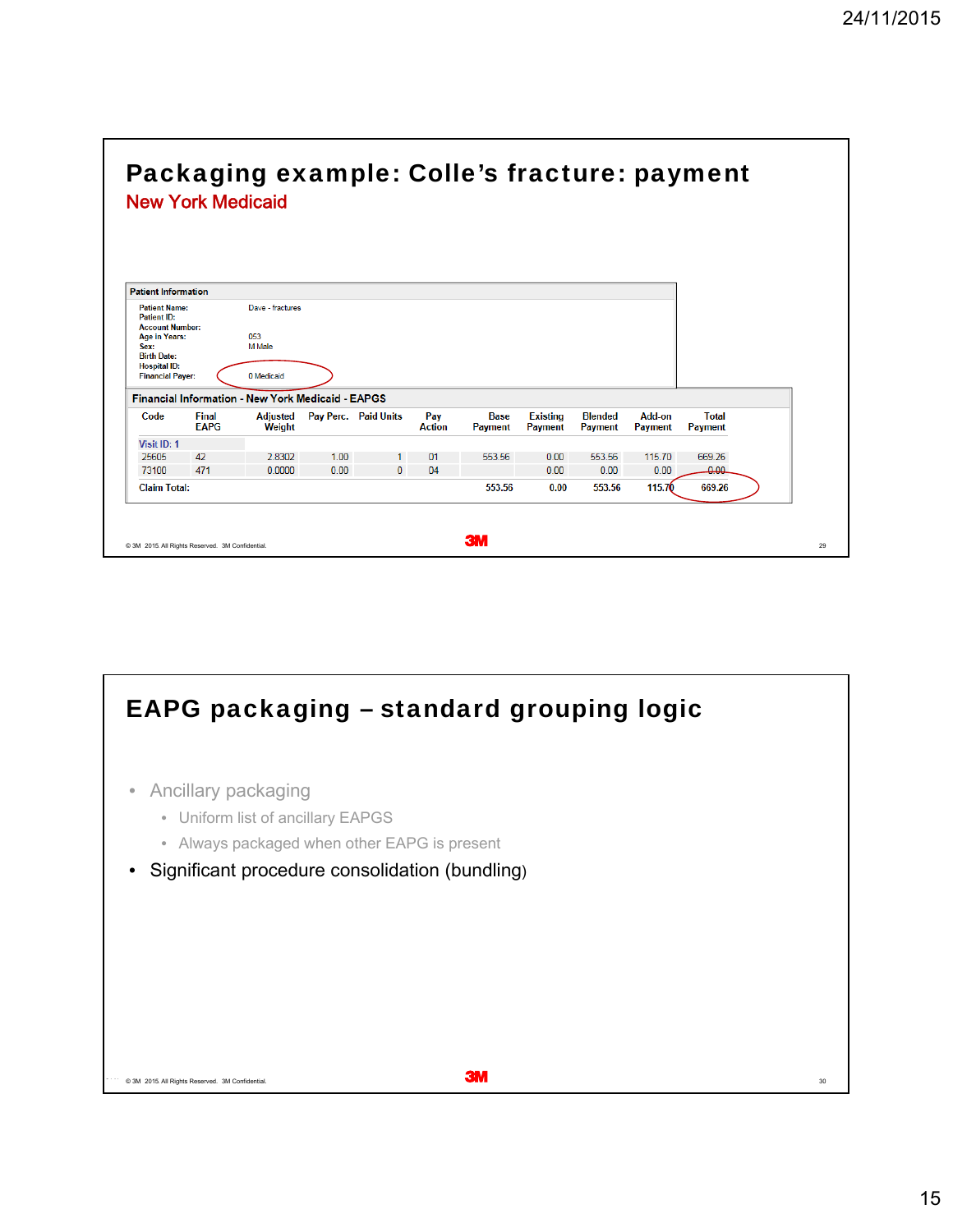#### Significant procedure consolidation

- Definition: When a patient has multiple significant procedures, some of the significant procedures may require minimal additional time or resources. Significant procedure consolidation refers to the collapsing of multiple related significant procedure EAPGs into a single EAPG for the purpose of determining payment.
- Example: If both a Level I incision and a Level II incision are coded on a patient bill, only the Level II skin incision will be used in the EAPG payment computation.
- Types of consolidation
	- Multiple same procedure EAPG
	- Clinical (based on clinical algorithm)

24 November 2015 © 3M 3M Confidential. . All Rights Reserved. 31

#### Clinical significant procedure consolidation extract**APPENDIX E - EAPG CONSOLIDATION** EAPG 002 SUPERFICIAL NEEDLE BIOPSY AND ASPIRATION 003 LEVEL I SKIN INCISION AND DRAINAGE FARG 004 LEVEL II SKIN INCISION AND DRAINAGE 003 I EVEL I SKIN INCISION AND DRAINAGE EAPG 005 NAIL PROCEDURES 003 LEVEL LSKIN INCISION AND DRAINAGE EAPG 006 LEVEL I SKIN DEBRIDEMENT AND DESTRUCTION 003 LEVEL I SKIN INCISION AND DRAINAGE EAPG 007 LEVEL II SKIN DEBRIDEMENT AND DESTRUCTION 003 LEVEL I SKIN INCISION AND DRAINAGE<br>005 NAIL PROCEDURES 006 LEVEL I SKIN DEBRIDEMENT AND DESTRUCTION EAPG 008 LEVEL III SKIN DEBRIDEMENT AND DESTRUCTION 003 LEVEL I SKIN INCISION AND DRAINAGE 005 NAIL PROCEDURES 006 LEVEL I SKIN DEBRIDEMENT AND DESTRUCTION<br>007 LEVEL I SKIN DEBRIDEMENT AND DESTRUCTION 24 November 2015 © 3M 3M Confidential. . All Rights Reserved. 32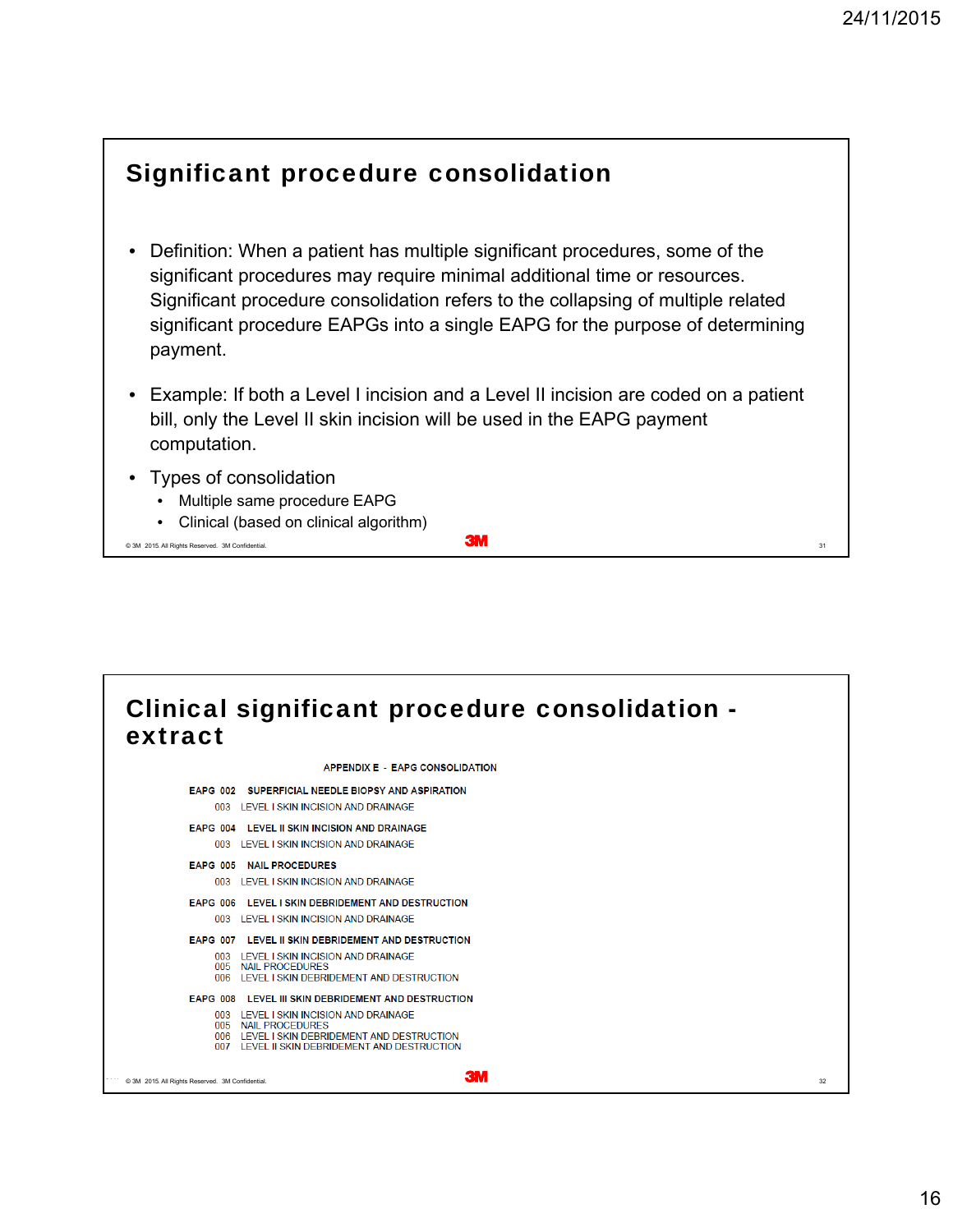

| <b>Final</b><br><b>Adjusted</b><br>Pay Perc.<br>Pay<br><b>Base</b><br><b>Existing</b><br><b>Blended</b><br>Add-on<br><b>Total</b><br>Code<br>Paid<br><b>EAPG</b><br><b>Weight</b><br><b>Action</b><br><b>Payment</b><br><b>Units</b><br>Payment<br><b>Payment</b><br><b>Payment</b><br><b>Payment</b><br>24200<br>9<br>1.00<br>3.4361<br>1,016.88<br>0.00<br>1,016.88<br>115.70<br>1,132.58<br>1<br>щ<br>02<br>$\mathbf 0$<br>29125<br>0.00<br>0.00<br>0.00<br>40<br>0.0000<br>0.00<br>0.00<br>$\mathbf{0}$<br>20520<br>9<br>0.00<br>0.0000<br>0.00<br>02<br>0.00<br>0.00<br>0.00<br>1.016.88<br>1.132.58<br>0.00<br>1.016.88<br>115.70<br>Pay action of 2:<br>consolidated | <b>Example of consolidation - payment</b><br><b>Financial Information - New York Medicaid - EAPGS</b><br>Visit ID: 1<br><b>Claim Total:</b> |  |  |  |  |  |  |
|-----------------------------------------------------------------------------------------------------------------------------------------------------------------------------------------------------------------------------------------------------------------------------------------------------------------------------------------------------------------------------------------------------------------------------------------------------------------------------------------------------------------------------------------------------------------------------------------------------------------------------------------------------------------------------|---------------------------------------------------------------------------------------------------------------------------------------------|--|--|--|--|--|--|
|                                                                                                                                                                                                                                                                                                                                                                                                                                                                                                                                                                                                                                                                             |                                                                                                                                             |  |  |  |  |  |  |
|                                                                                                                                                                                                                                                                                                                                                                                                                                                                                                                                                                                                                                                                             |                                                                                                                                             |  |  |  |  |  |  |
|                                                                                                                                                                                                                                                                                                                                                                                                                                                                                                                                                                                                                                                                             |                                                                                                                                             |  |  |  |  |  |  |
|                                                                                                                                                                                                                                                                                                                                                                                                                                                                                                                                                                                                                                                                             |                                                                                                                                             |  |  |  |  |  |  |
|                                                                                                                                                                                                                                                                                                                                                                                                                                                                                                                                                                                                                                                                             |                                                                                                                                             |  |  |  |  |  |  |
|                                                                                                                                                                                                                                                                                                                                                                                                                                                                                                                                                                                                                                                                             |                                                                                                                                             |  |  |  |  |  |  |
|                                                                                                                                                                                                                                                                                                                                                                                                                                                                                                                                                                                                                                                                             |                                                                                                                                             |  |  |  |  |  |  |
|                                                                                                                                                                                                                                                                                                                                                                                                                                                                                                                                                                                                                                                                             |                                                                                                                                             |  |  |  |  |  |  |
|                                                                                                                                                                                                                                                                                                                                                                                                                                                                                                                                                                                                                                                                             |                                                                                                                                             |  |  |  |  |  |  |
|                                                                                                                                                                                                                                                                                                                                                                                                                                                                                                                                                                                                                                                                             |                                                                                                                                             |  |  |  |  |  |  |
|                                                                                                                                                                                                                                                                                                                                                                                                                                                                                                                                                                                                                                                                             |                                                                                                                                             |  |  |  |  |  |  |
|                                                                                                                                                                                                                                                                                                                                                                                                                                                                                                                                                                                                                                                                             |                                                                                                                                             |  |  |  |  |  |  |
|                                                                                                                                                                                                                                                                                                                                                                                                                                                                                                                                                                                                                                                                             |                                                                                                                                             |  |  |  |  |  |  |
|                                                                                                                                                                                                                                                                                                                                                                                                                                                                                                                                                                                                                                                                             |                                                                                                                                             |  |  |  |  |  |  |
|                                                                                                                                                                                                                                                                                                                                                                                                                                                                                                                                                                                                                                                                             |                                                                                                                                             |  |  |  |  |  |  |
|                                                                                                                                                                                                                                                                                                                                                                                                                                                                                                                                                                                                                                                                             |                                                                                                                                             |  |  |  |  |  |  |
|                                                                                                                                                                                                                                                                                                                                                                                                                                                                                                                                                                                                                                                                             |                                                                                                                                             |  |  |  |  |  |  |
|                                                                                                                                                                                                                                                                                                                                                                                                                                                                                                                                                                                                                                                                             |                                                                                                                                             |  |  |  |  |  |  |
|                                                                                                                                                                                                                                                                                                                                                                                                                                                                                                                                                                                                                                                                             |                                                                                                                                             |  |  |  |  |  |  |
|                                                                                                                                                                                                                                                                                                                                                                                                                                                                                                                                                                                                                                                                             |                                                                                                                                             |  |  |  |  |  |  |
|                                                                                                                                                                                                                                                                                                                                                                                                                                                                                                                                                                                                                                                                             |                                                                                                                                             |  |  |  |  |  |  |
|                                                                                                                                                                                                                                                                                                                                                                                                                                                                                                                                                                                                                                                                             |                                                                                                                                             |  |  |  |  |  |  |
|                                                                                                                                                                                                                                                                                                                                                                                                                                                                                                                                                                                                                                                                             |                                                                                                                                             |  |  |  |  |  |  |
|                                                                                                                                                                                                                                                                                                                                                                                                                                                                                                                                                                                                                                                                             |                                                                                                                                             |  |  |  |  |  |  |
| <b>3M</b>                                                                                                                                                                                                                                                                                                                                                                                                                                                                                                                                                                                                                                                                   |                                                                                                                                             |  |  |  |  |  |  |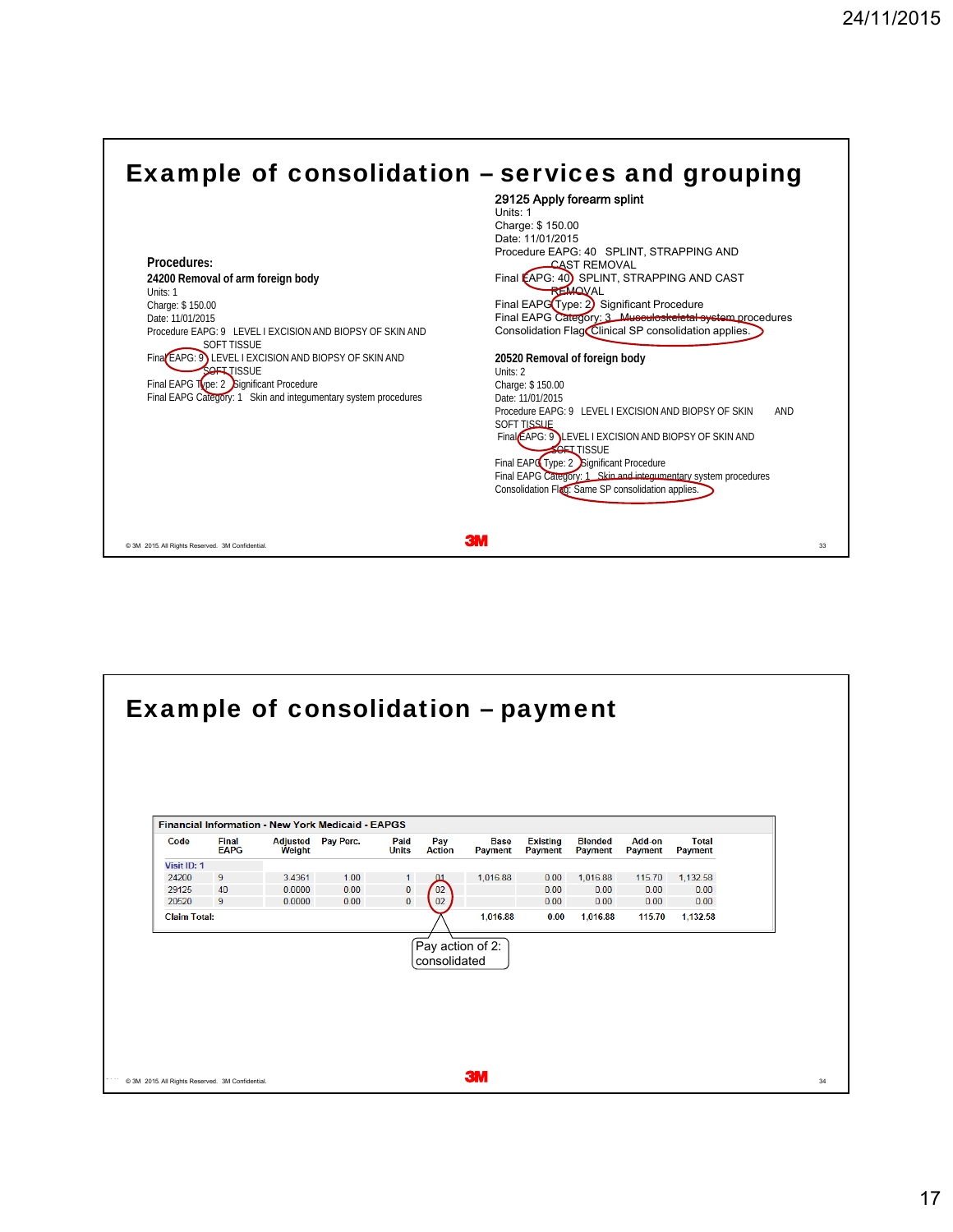| <b>Modifiers used in EAPGs, general discussion</b><br>Modifiers are 2-digit codes that provide additional information about the service, appended to the HCPCS code)                      |
|-------------------------------------------------------------------------------------------------------------------------------------------------------------------------------------------|
| 25 distinct service<br>• Allows assignment of a medical visit EAPG on the same claim/day as a significant procedure EAPG (Distinct<br>and Separate Medical visit + Significant Procedure) |
| 27 multiple E/M encounters<br>• Allows assignment of additional medical visit/services ancillary EAPG (Distinct and Separate Medical Visit<br>{E&M} + Medical Visit)                      |
| 50 bilateral procedure<br>• Flags a code for additional payment (150%)                                                                                                                    |
| 52 & 73 terminated procedure<br>• Flags a code for terminated procedure discounting                                                                                                       |
| 59 separate procedure<br>• Turns off consolidation – allows separate payment                                                                                                              |
| Distinct procedural modifiers (XE, XS, XP, XU)                                                                                                                                            |
| • Turns off consolidation – allows separate payment                                                                                                                                       |
| Therapy modifiers (GN, GO, GP)<br>• Turns off consolidation – allows separate payment                                                                                                     |
| Anatomical and select modifiers (E1-E4, F1-F9, FA, LT, RT, T1-T9, TA, 24, 57, 76, 77, 91, RC, RI, LC, LM and<br>LD)                                                                       |
| Turns off consolidation – allows separate payment                                                                                                                                         |
| Never event modifiers (PA, PB, PC)<br><b>O 3M 2015 AHUS RS LUDG, to not pay</b><br><b>3M</b><br>35                                                                                        |

|  | <b>Grouping modifiers used by NY</b> |  |  |  |
|--|--------------------------------------|--|--|--|
|--|--------------------------------------|--|--|--|

| <b>Modifier</b>      | <b>Modifier Description</b>                                                                                                                              | <b>State Agencies</b><br><b>Using Modifier</b> | <b>APGs Affected by</b><br><b>Modifier</b> | <b>Application of Modifer</b>                                                                                                                                                                                             |
|----------------------|----------------------------------------------------------------------------------------------------------------------------------------------------------|------------------------------------------------|--------------------------------------------|---------------------------------------------------------------------------------------------------------------------------------------------------------------------------------------------------------------------------|
| 25                   | Distinct Service (medical visit)                                                                                                                         | All Agencies                                   | All APGs                                   | Does not change APG logic; can be used to bypass<br>certain NCCI edits if appropriate.                                                                                                                                    |
| 27                   | <b>Distinct Medical Visit</b>                                                                                                                            |                                                | 491 (regroups to 449)                      | Turned off in APGs.                                                                                                                                                                                                       |
| 50                   | <b>Bilateral Procedures</b>                                                                                                                              | All Agencies                                   | All APGs                                   | First code paid 100%, second paid 50%.                                                                                                                                                                                    |
| 52                   | <b>Reduced Services</b>                                                                                                                                  | All Agencies                                   | All APGs                                   | 50% reduction in payment.                                                                                                                                                                                                 |
| 59                   | Separate Procedures or<br><b>Distinct Procedural Services</b>                                                                                            | All Agencies                                   |                                            | The line will discount instead of consolidating. Also used<br>to bypass NCCI edits, if appropriate.                                                                                                                       |
| 73                   | <b>Terminated Procedure</b>                                                                                                                              | All Agencies                                   | All APGs                                   | 50% reduction in payment.                                                                                                                                                                                                 |
| $G1 - G6$            | URR Level for Dialysis                                                                                                                                   | <b>DOH</b>                                     | 169 (is reassigned to<br>168)              | Causes APG 169 to be reassigned to APG 168. G6 is not<br>the URR level but indicates that less than 6 session were<br>received during a month, but G6 should still cause APG<br>169 to be reassigned to APG 168.          |
| GO. GP.<br><b>GN</b> | Services delivered under an<br>outpatient occupational<br>therapy (GO), physical<br>therapy (GP), or speech-<br>language pathology (GN) plan<br>of care. | OPWDD, DOH                                     | 270.271.272                                | Deny any procedure code that groups to OT (270), PT<br>(271), or Speech (272) if one of the following modifiers is<br>missing (GO, GP, or GN modifier).                                                                   |
| <b>JWL</b>           | Drug amount discarded/not<br>administered to any patient                                                                                                 | All Agencies                                   | All paving drug APGs                       | For payable APG drug bands- Added to second line and<br>no payment for line with modifier. For drugs on APG fee<br>schedule- Added to the second line and payment for line<br>with modifier made based on units provided. |
| PA                   | Surgical procedure on wrong<br>body part                                                                                                                 | <b>DOH</b>                                     | AII                                        | No payment for line with modifier.                                                                                                                                                                                        |
| PB                   | Surgical procedure on wrong<br>patient                                                                                                                   | <b>DOH</b>                                     | AII                                        | No payment for line with modifier.                                                                                                                                                                                        |
| PC.                  | Wrong surgery or procedure<br>on patient                                                                                                                 | <b>DOH</b>                                     | AII                                        | No payment for line with modifier.                                                                                                                                                                                        |

18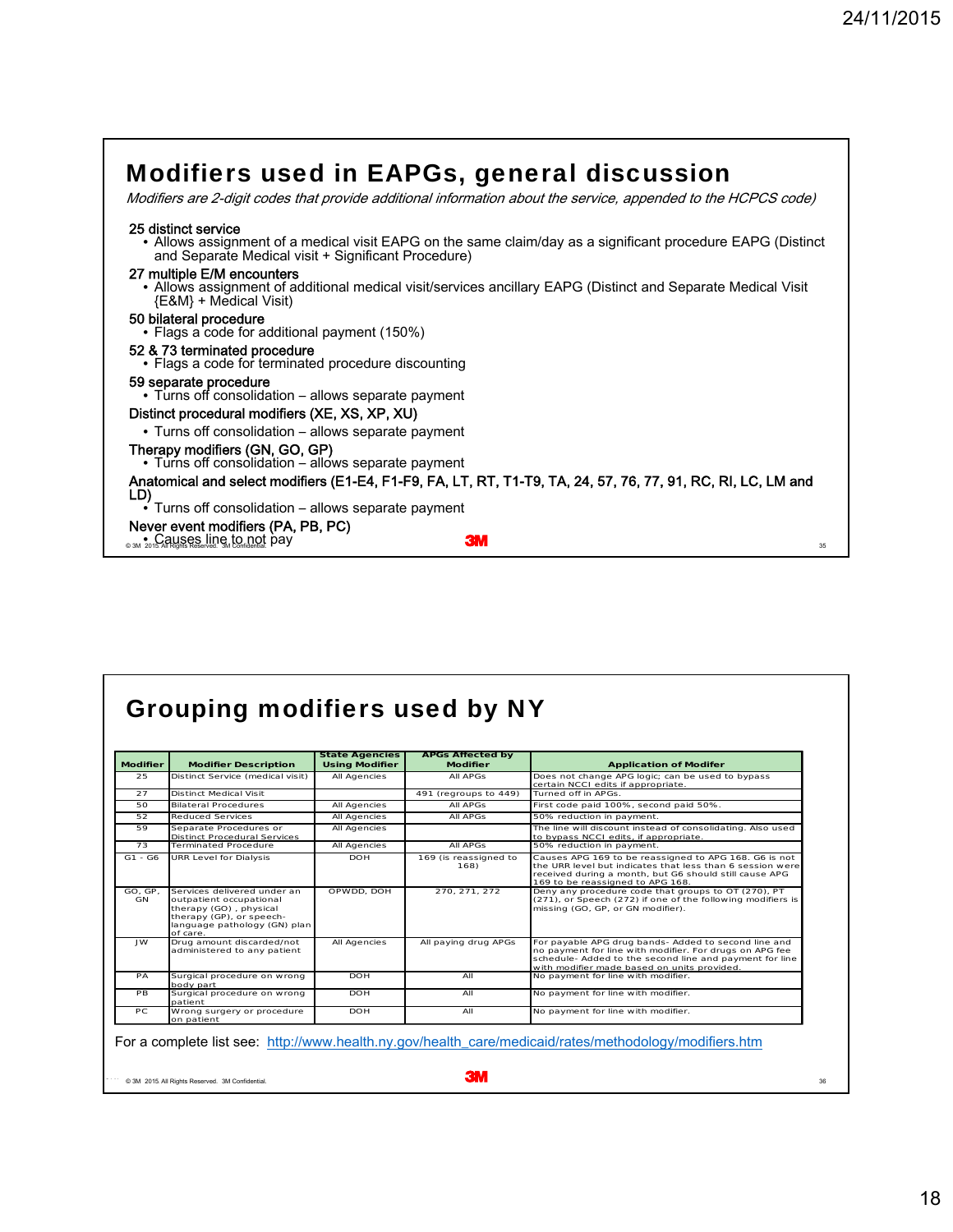

| <b>Final</b><br>Code | Adjusted      | Pay Perc. | <b>Financial Information - New York Medicaid - EAPGS</b><br>Paid | Pay           | <b>Base</b>    | <b>Existing</b> | <b>Blended</b> | Add-on         | <b>Total</b>   |
|----------------------|---------------|-----------|------------------------------------------------------------------|---------------|----------------|-----------------|----------------|----------------|----------------|
| <b>EAPG</b>          | <b>Weight</b> |           | <b>Units</b>                                                     | <b>Action</b> | <b>Payment</b> | <b>Payment</b>  | <b>Payment</b> | <b>Payment</b> | <b>Payment</b> |
| Visit ID: 1          |               |           |                                                                  |               |                |                 |                |                |                |
| 24200<br>9           | 3.4361        | 1.00      |                                                                  | 01            | 1,016.88       | 0.00            | 1,016.88       | 115.70         | 1,132.58       |
| 29125<br>40          | 0.0000        | 0.00      | 0                                                                |               |                | 0.00            | 0.00           | 0.00           | 0.00           |
| 20520<br>9           | 1.7181        | 0.50      | $\mathbf{1}$                                                     | $\bigcirc$    | 508.45         | 0.00            | 508.45         | 0.00           | 508.45         |
| <b>Claim Total:</b>  |               |           |                                                                  |               | 1,525.33       | 0.00            | 1,525.33       | 115.70         | 1,641.03       |
|                      |               |           |                                                                  |               |                |                 |                |                |                |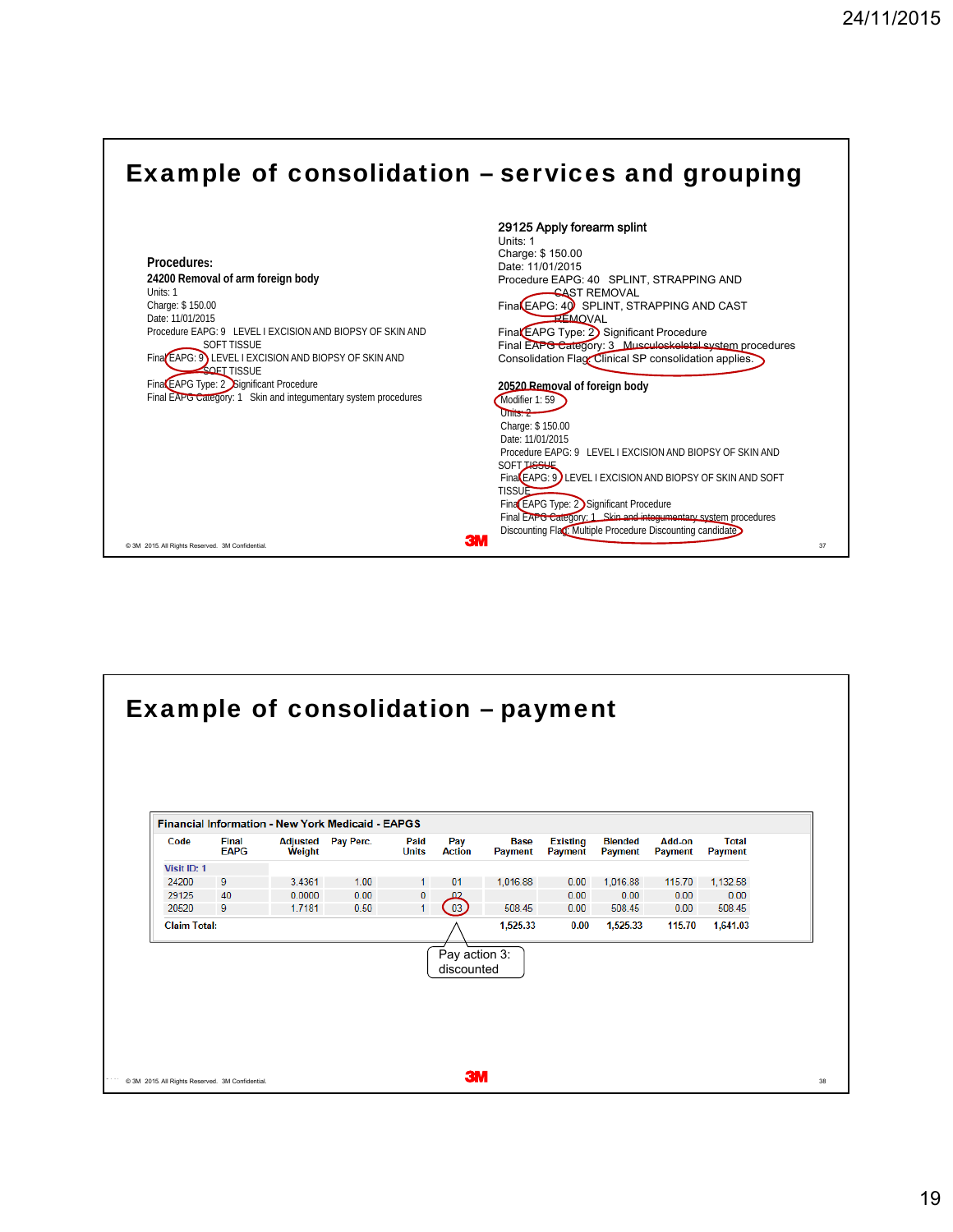

## 24 November 2015 © 3M 3M Confidential. . All Rights Reserved. 40 Never pay Carve outs • Services that are just not covered by the payer • Example: cosmetic surgery • Services are just paid through another mechanism – billed differently • Possible example: vaccines that are paid through federal grants and not included in the PPS • Never pay services defined by HCPCS code or EAPG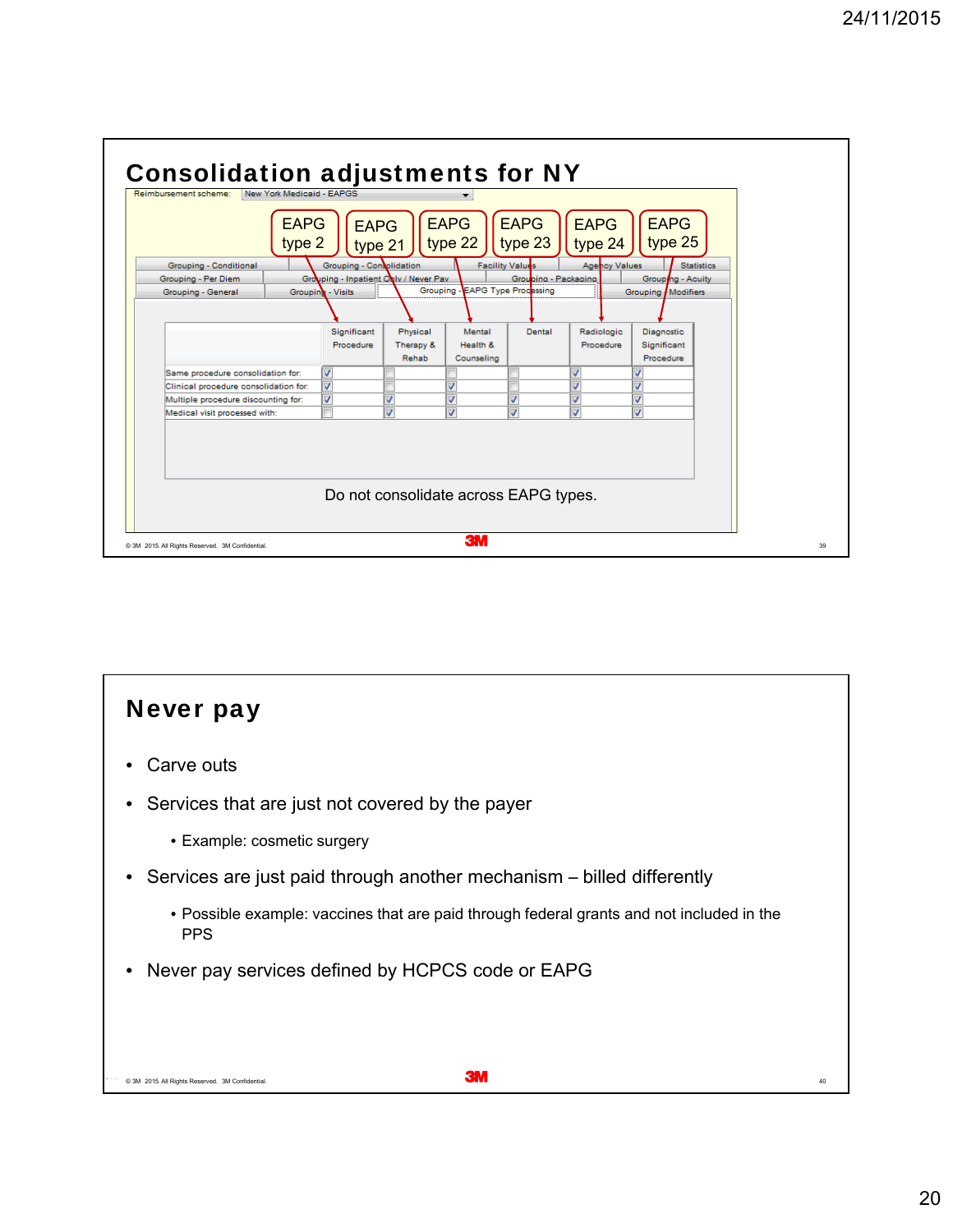| Partial list of EAPGs on never pay list |
|-----------------------------------------|
|-----------------------------------------|

| <b>EAPG</b> | <b>EAPG Description</b>                              | <b>APG Type</b>       | Alternative<br>Payment<br>Available* | <b>Date Added</b><br>to List |
|-------------|------------------------------------------------------|-----------------------|--------------------------------------|------------------------------|
| 65          | <b>Respiratory Therapy</b>                           | Significant Procedure | No                                   | 12/1/2008                    |
| 66          | <b>Pulmonary Rehabilitation</b>                      | Significant Procedure | No                                   | 12/1/2008                    |
| 117         | Home Infusion                                        | Significant Procedure | No                                   | 12/1/2008                    |
| 190         | <b>Artificial Fertilization</b>                      | Significant Procedure | No                                   | 12/1/2008                    |
| 311         | Full Day Partial Hospitalization For Substance Abuse | Per Diem              | No                                   | 12/1/2008                    |
| 313         | Half Day Partial Hospitalization For Substance Abuse | Per Diem              | No.                                  | 12/1/2008                    |
| 314         | Half Day Partial Hospitalization For Mental Illness  | Per Diem              | No                                   | 12/1/2008                    |
| 319         | <b>Activity Therapy</b>                              | Significant Procedure | No                                   | 12/1/2008                    |
| 371         | Orthodontics                                         | Significant Procedure | Yes - carve out                      | 12/1/2008                    |
| 430         | Class I Chemotherapy Drugs                           | <b>Drug</b>           | Yes - carve out                      | 12/1/2008                    |
| 431         | Class II Chemotherapy Drugs                          | Drug                  | Yes - carve out l                    | 12/1/2008                    |
| 432         | Class III Chemotherapy Drugs                         | Drug                  | Yes - carve out                      | 12/1/2008                    |

∗ APGs listed as carve outs should not be billed using APGs. Indication as a carve out does not guarantee alternative payment.

Complete list available at: http://www.health.ny.gov/health\_care/medicaid/rates/methodology/never\_pay\_list.htm

| ЭШ<br>C 3M 2015. All Rights Reserved. 3M Confidential. |  |
|--------------------------------------------------------|--|
|--------------------------------------------------------|--|

| 0126T<br>Chd risk imt study<br>1/1/2013<br>No<br>1/1/2013<br>0216T<br>Nix paravert w/us lumb/sac<br>No<br>Nix paravert w/us lumb/sac<br>1/1/2013<br>0217T<br>No<br>Nix paravert w/us lumb/sac<br>1/1/2013<br>0218T<br>N <sub>0</sub><br>Motor function mapping ntms<br>4/1/2013<br>0310T<br>No<br>Cal & alys cntrl artl press<br>4/1/2013<br>0311T<br>No<br>20696<br>Comp multiplane ext fixation<br>1/1/2013<br>N <sub>0</sub><br>20697<br>Comp ext fixate strut change<br>1/1/2013<br>No |
|--------------------------------------------------------------------------------------------------------------------------------------------------------------------------------------------------------------------------------------------------------------------------------------------------------------------------------------------------------------------------------------------------------------------------------------------------------------------------------------------|
|                                                                                                                                                                                                                                                                                                                                                                                                                                                                                            |
|                                                                                                                                                                                                                                                                                                                                                                                                                                                                                            |
|                                                                                                                                                                                                                                                                                                                                                                                                                                                                                            |
|                                                                                                                                                                                                                                                                                                                                                                                                                                                                                            |
|                                                                                                                                                                                                                                                                                                                                                                                                                                                                                            |
|                                                                                                                                                                                                                                                                                                                                                                                                                                                                                            |
|                                                                                                                                                                                                                                                                                                                                                                                                                                                                                            |
|                                                                                                                                                                                                                                                                                                                                                                                                                                                                                            |
| Cptr-asst dirms px<br>20985<br>12/1/2008<br>No                                                                                                                                                                                                                                                                                                                                                                                                                                             |
| 12/1/2008<br>20986<br>Cptr-asst dirms px io img<br>No                                                                                                                                                                                                                                                                                                                                                                                                                                      |
| 20987<br>12/1/2008<br>Cptr-asst dirms px pre img<br>No                                                                                                                                                                                                                                                                                                                                                                                                                                     |
| 83655<br>Assay of lead<br>12/1/2008<br>Yes                                                                                                                                                                                                                                                                                                                                                                                                                                                 |
| 83890<br>Molecule isolate<br>1/1/2010<br>Yes                                                                                                                                                                                                                                                                                                                                                                                                                                               |
| Molecule isolate nucleic<br>1/1/2010<br>83891<br>Yes                                                                                                                                                                                                                                                                                                                                                                                                                                       |
| 83892<br>Molecular diagnostics<br>1/1/2010<br>Yes                                                                                                                                                                                                                                                                                                                                                                                                                                          |
| 83893 Molecule dot/slot/blot<br>1/1/2010<br>Yes                                                                                                                                                                                                                                                                                                                                                                                                                                            |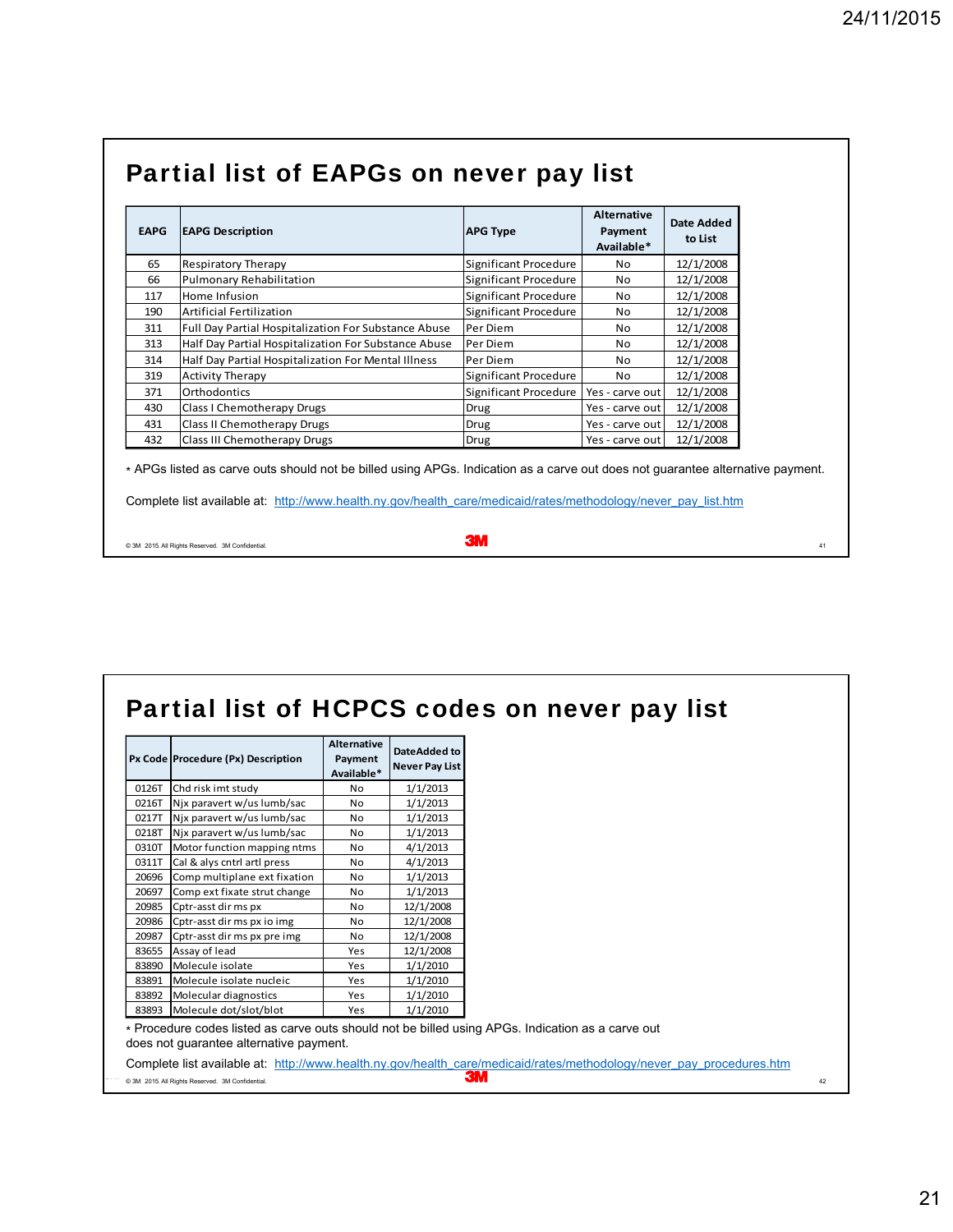#### $\circ$  3M 2015 All Rights Reserved. 3M Confidential.  $\cdot$  . All Rights Reserved. 3M Confidential. "If stand alone, do not pay" (ISADNP) EAPGs • "Stand Alone, Do Not Pay" EAPGs generally consist of procedures performed as follow-up to an initial clinic visit for which EAPGs will not pay. These consist primarily of tests and other ancillaries. • Mirroring the current reimbursement system, these procedures will also not pay under EAPGs when they are the only items claimed for a given date of service • Examples include: • Follow-up laboratory and diagnostic radiology testing (except MRIs) related to an initial patient encounter. • Immunizations. • Providers should still claim for these procedures in order to maximize the available data that can be used for future reweighting and rebasing. • References: http://www.health.ny.gov/health\_care/medicaid/rates/methodology/stand\_alone\_list.htm http://www.health.ny.gov/health\_care/medicaid/rates/methodology/stand\_alone\_procedures.htm 43

| <b>APG</b> | Standalone-do-not-pay (EAPGs)                                                                       |                      | <b>APG</b> APG Description                |                                         |            |                                                             |                              |
|------------|-----------------------------------------------------------------------------------------------------|----------------------|-------------------------------------------|-----------------------------------------|------------|-------------------------------------------------------------|------------------------------|
| 281        | <b>APG Description</b><br>Magnetic Resonance Angiography - Head Radiologic Procedure<br>And/Or Neck | <b>APG type</b>      | 332 Level III Diagnostic Nuclear Medicine | <b>APG type</b><br>Radiologic Procedure |            | <b>APG</b> APG Description<br>410 Urinalysis                | <b>APG type</b><br>Ancillary |
| 282        | Magnetic Resonance Angiography - Chest Radiologic Procedure                                         |                      | 373 Level   Dental Film                   | Ancillary                               | 411        | Blood And Urine Dipstick Tests                              | Ancillary                    |
| 283        | Magnetic Resonance Angiography - Other Radiologic Procedure<br>Sites                                |                      | 374 Level II Dental Film                  | Ancillarv                               |            | 413 Cardiogram                                              | Ancillary                    |
| 284        | Myelography                                                                                         | Radiologic Procedure | 375 Dental Anesthesia                     | Ancillary                               |            | 435 Class I Pharmacotherapy                                 | Drug                         |
| 285        | Miscellaneous Radiological Procedures<br>With Contrast                                              | Radiologic Procedure | 380 Anesthesia                            | Ancillary                               |            | 436 Class II Pharmacotherapy                                | Drug                         |
| 286        | Mammography                                                                                         | Radiologic Procedure | 390 Level I Pathology                     | Ancillary                               | 437        | Class III Pharmacotherapy                                   | Drug                         |
| 287        | Digestive Radiology                                                                                 | Radiologic Procedure | 391 Level II Pathology                    | Ancillary                               | 438        | Class IV Pharmacotherapy                                    | Drug                         |
| 288        | Diagnostic Ultrasound Except<br>Obstetrical And Vascular Of Lower<br><b>Extremities</b>             | Radiologic Procedure | 392 Pap Smears                            | Ancillary                               | 439        | Class V Pharmacotherapy                                     | Drug                         |
| 289        | Vascular Diagnostic Ultrasound Of<br>Lower Extremities                                              | Radiologic Procedure | 393 Blood And Tissue Typing               | Ancillary                               | 440        | Class VI Pharmacotherapy                                    | Drug                         |
| 290        | Pet Scans                                                                                           | Radiologic Procedure | 394 Level I Immunology Tests              | Ancillary                               | 444        | <b>CLASS VII PHARMACOTHERAPY</b>                            | Drug                         |
| 291        | <b>Bone Densitometry</b>                                                                            | Radiologic Procedure | 395 Level II Immunology Tests             | Ancillary                               | 455        | Implanted Tissue Of Any Type                                | DME                          |
| 292        | Mri-Abdomen                                                                                         | Radiologic Procedure | 396 Level   Microbiology Tests            | Ancillary                               | 457        | Venipuncture                                                | Ancillary                    |
| 293        | Mri-Joints                                                                                          | Radiologic Procedure | 397 Level II Microbiology Tests           | Ancillary                               | 460        | CLASS VIII COMBINED CHEMOTHERAPY                            | Drug                         |
| 294        | Mri-Back                                                                                            | Radiologic Procedure | 398 Level I Endocrinology Tests           | Ancillary                               |            | AND PHARMACOTHERAPY<br>461 CLASS IX COMBINED CHEMOTHERAPY   | Drug                         |
| 295        | Mri-Chest                                                                                           | Radiologic Procedure | 399 Level II Endocrinology Tests          | Ancillary                               |            | AND PHARMACOTHERAPY<br>462 CLASS X COMBINED CHEMOTHERAPY    | Drug                         |
| 296        | Mri-Other                                                                                           | Radiologic Procedure | 400 Level   Chemistry Tests               | Ancillary                               |            | AND PHARMACOTHERAPY<br>463 CLASS XI COMBINED CHEMOTHERAPY   | Drug                         |
| 297        | Mri-Brain                                                                                           | Radiologic Procedure | 401 Level II Chemistry Tests              | Ancillary                               |            | AND PHARMACOTHERAPY<br>464 CLASS XII COMBINED CHEMOTHERAPY  | Drug                         |
| 298        | Cat Scan Back                                                                                       | Radiologic Procedure | 402 Basic Chemistry Tests                 | Ancillary                               |            | AND PHARMACOTHERAPY<br>465 CLASS XIII COMBINED CHEMOTHERAPY | Drug                         |
| 299        | Cat Scan - Brain                                                                                    | Radiologic Procedure | 403 Organ Or Disease Oriented Panels      | Ancillary                               |            | AND PHARMACOTHERAPY                                         |                              |
| 300        | Cat Scan - Abdomen                                                                                  | Radiologic Procedure | 404 Toxicology Tests                      | Ancillary                               | 470        | Obstetrical Ultrasound                                      | Ancillary                    |
| 301        | Cat Scan - Other                                                                                    | Radiologic Procedure | 405 Therapeutic Drug Monitoring           | Ancillary                               | 471        | Plain Film                                                  | Ancillary                    |
| 302        | Angiography,                                                                                        | Radiologic Procedure | 406 Level I Clotting Tests                | Ancillary                               | 472        | Ultrasound Guidance                                         | Ancillary                    |
| 303        | Angiography, Cerebral                                                                               | Radiologic Procedure | 407 Level II Clotting Tests               | Ancillary                               | 473<br>490 | Ct Guidance<br>INCIDENTAL TO MEDICAL, SIGNIFICANT           | Ancillary<br>Incidental      |
| 330        | Level I Diagnostic Nuclear Medicine                                                                 | Radiologic Procedure | 408 Level I Hematology Tests              | Ancillary                               |            | PROCEDURE OR THERAPY VISIT                                  |                              |
| 331        | Level II Diagnostic Nuclear Medicine                                                                | Radiologic Procedure | 409 Level II Hematology Tests             | Ancillary                               |            | 496 MINOR PHARMACOTHERAPY                                   | Drug                         |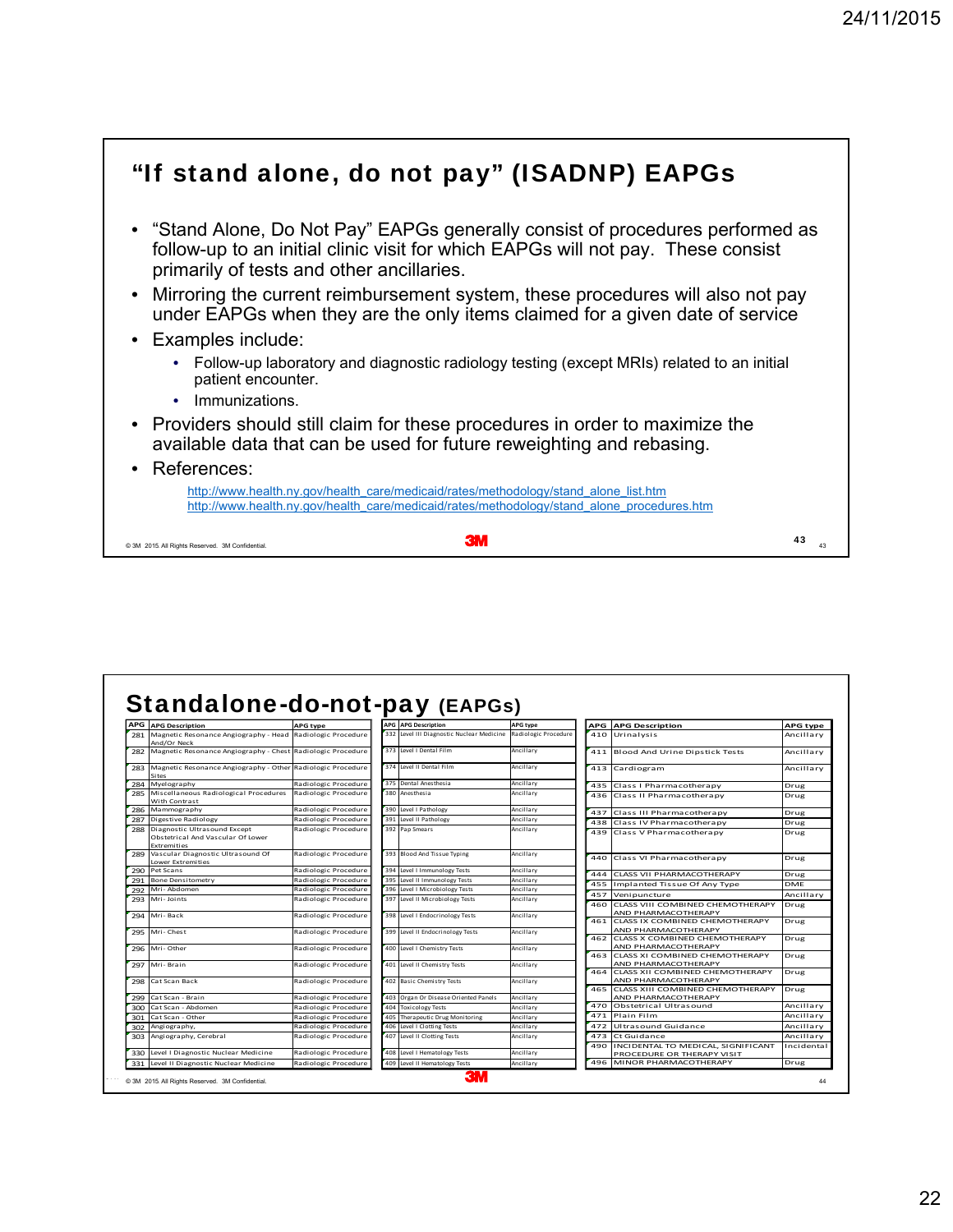|                                                  | <b>Standalone-do-not-pay (procedures)</b>   |
|--------------------------------------------------|---------------------------------------------|
|                                                  |                                             |
|                                                  | <b>Procedure Code Procedure Description</b> |
| D1320                                            | Tobacco counseling                          |
| D9230                                            | Analgesia                                   |
| D9248                                            | Sedation (non-iv)                           |
| H1000                                            | Prenatal care atrisk assessm                |
| H1005                                            | Prenatalcare enhanced srv pk                |
| T1013                                            | Sign Lang/Oral Interpreter                  |
|                                                  |                                             |
|                                                  |                                             |
|                                                  |                                             |
|                                                  |                                             |
|                                                  |                                             |
|                                                  |                                             |
|                                                  |                                             |
|                                                  |                                             |
|                                                  |                                             |
| C 3M 2015. All Rights Reserved. 3M Confidential. |                                             |

## $\bullet$  3M 2015. All Rights Reserved. 3M Confidential.  $^{46}$ Inpatient only list • Same concept as under APCs • List slightly different than Medicare's list • Less restrictive • If on list, does not group to and EAPG and does not pay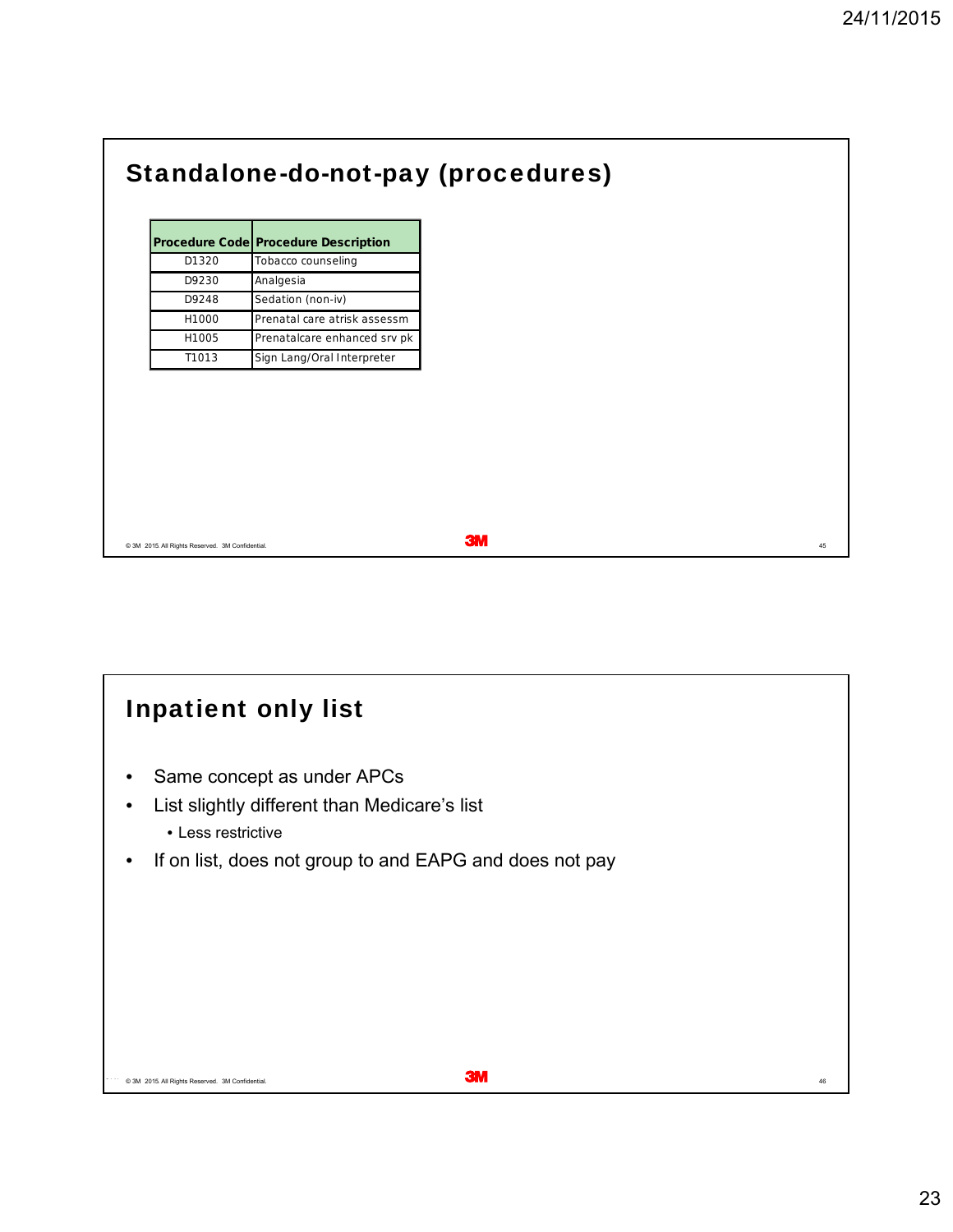

#### EAPG-based payment system

- Each EAPG has an associated relative weight for payment
- Weights indicate the relative resource utilization among all ambulatory services
	- Resource intensive services have higher weights
- EAPG payment for a visit is computed as the sum of the payment weights for all non consolidated, non packaged EAPGs with applicable multiple procedure discounts applied.
- Incentive for efficient use of routine ancillary services is created by significant procedure consolidation and by the packaging of routine ancillaries into base visit payment
	- No incremental payment for routine, low cost ancillaries (blood chemistry, chest x-ray, ekg, etc.)

© 3M 2015 All Rights Reserved. 3M Confidential. 48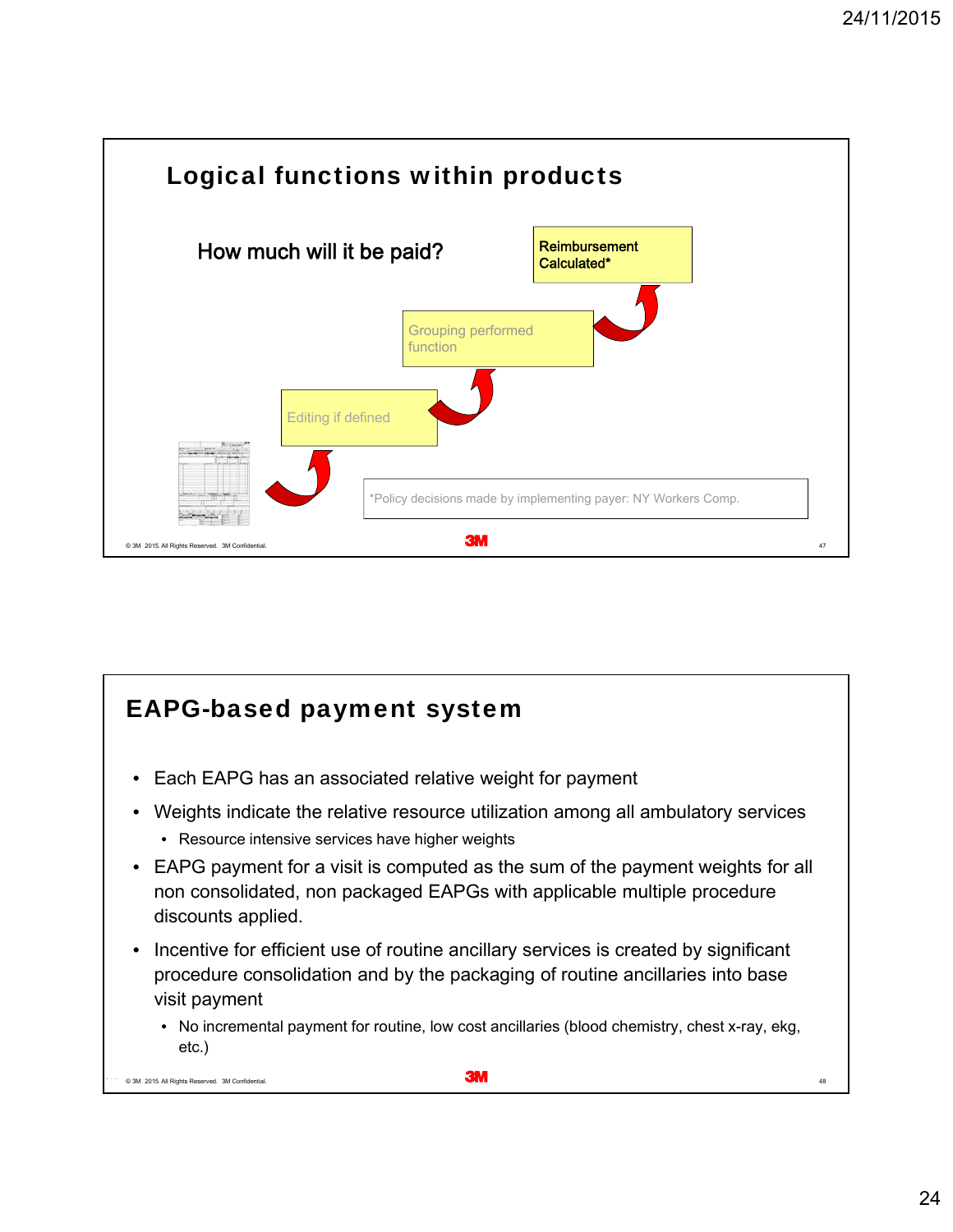

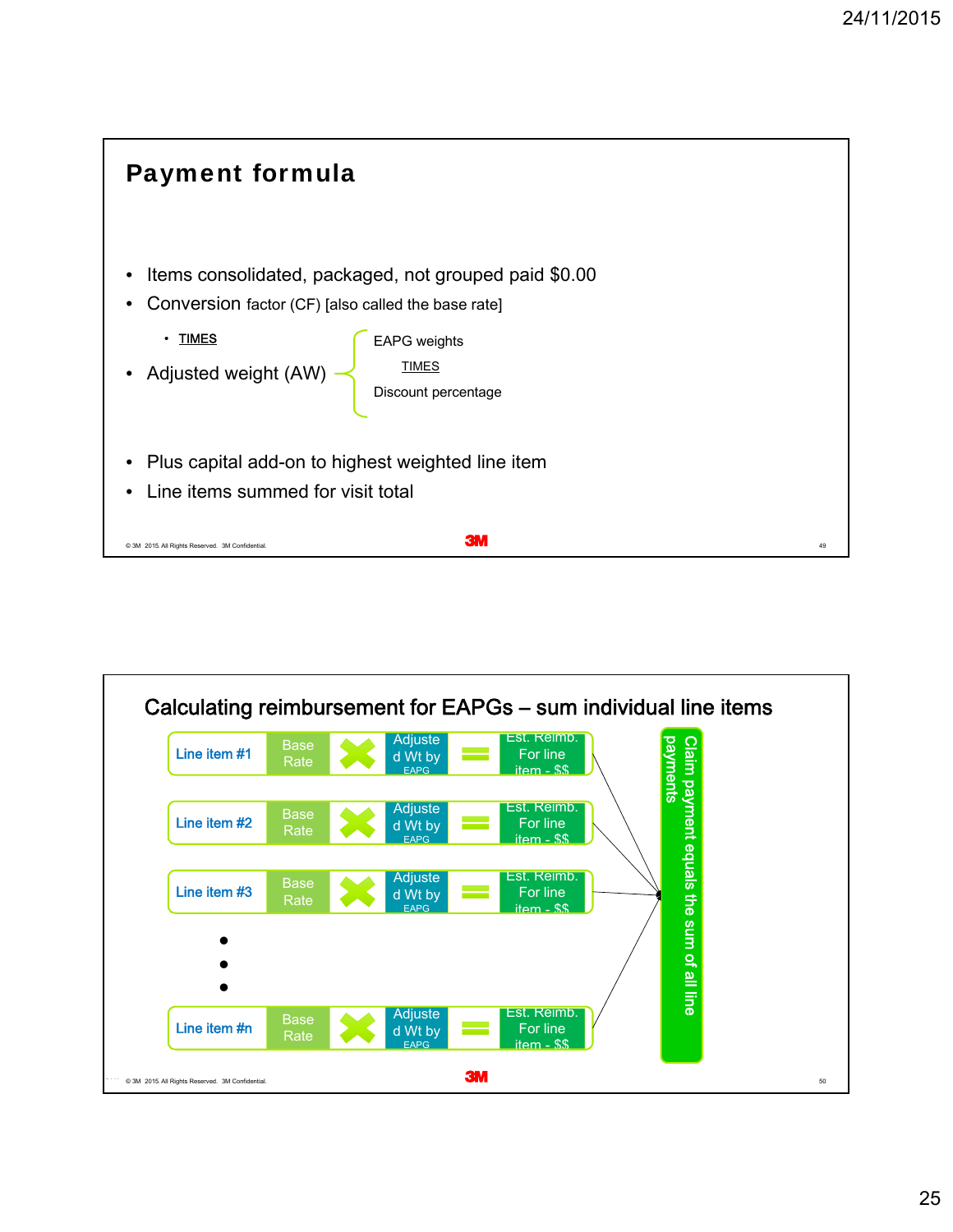

|                     |                      | <b>EAPG</b><br>type 2                                         | <b>EAPG</b><br>type 24 |    |                              |                        |                                   |                                  |                   |                         |
|---------------------|----------------------|---------------------------------------------------------------|------------------------|----|------------------------------|------------------------|-----------------------------------|----------------------------------|-------------------|-------------------------|
|                     |                      | Financial Information - New York Medicard - EAPGS             |                        |    |                              |                        |                                   |                                  |                   |                         |
| Code                | Final<br><b>EAPG</b> | Adjusted<br><b>Weight</b>                                     | Pay Perc.              |    | <b>Paid Units Pay Action</b> | <b>Base</b><br>Payment | <b>Existing</b><br><b>Payment</b> | <b>Blended</b><br><b>Payment</b> | Add-on<br>Payment | <b>Total</b><br>Payment |
| Visit ID: 1         |                      |                                                               |                        |    |                              |                        |                                   |                                  |                   |                         |
| 35476               | 85                   | 14.5669                                                       | 1.00                   |    | 01                           | 3,330.28               | 0.00                              | 3,330.28                         | 108.48            | 3,438.76                |
| 36120               | 280                  | 5.0525                                                        | 1.00                   |    | 01                           | 1,155.10               | 0.00                              | 1,155.10                         | 0.00              | 1,155.10                |
| 72193               | 300 <sup>4</sup>     | 0.9725                                                        | (0.50)                 |    | 03                           | 233.40                 | 0.00                              | 233.40                           | 0.00              | 233.40                  |
| 80053               | 403                  | 0.1614                                                        | 1.00                   |    | 01                           | 38.75                  | 0.00                              | 38.75                            | 0.00              | 38.75                   |
| 85610               | 999                  | 0.0000                                                        | 0.00                   | 0  | 29                           |                        | 0.00                              | 0.00                             | 0.00              | 0.00                    |
| 75791               | 474                  | 1.9346                                                        | 1.00                   | 1. | 01                           | 442.29                 | 0.00                              | 442.29                           | 0.00              | 442.29                  |
| 75978               | 474                  | 0.9673                                                        | (0.50)                 | 1. | 03                           | 221.14                 | 0.00                              | 221.14                           | 0.00              | 221.14                  |
| <b>Claim Total:</b> |                      |                                                               |                        |    |                              | 5,420.96               | 0.00                              | 5,420.96                         | 108.48            | 5,529.44                |
|                     |                      |                                                               |                        |    |                              |                        |                                   |                                  |                   |                         |
|                     |                      | CPT @ 2014 American Medical Association. All rights reserved. |                        |    |                              |                        |                                   |                                  |                   |                         |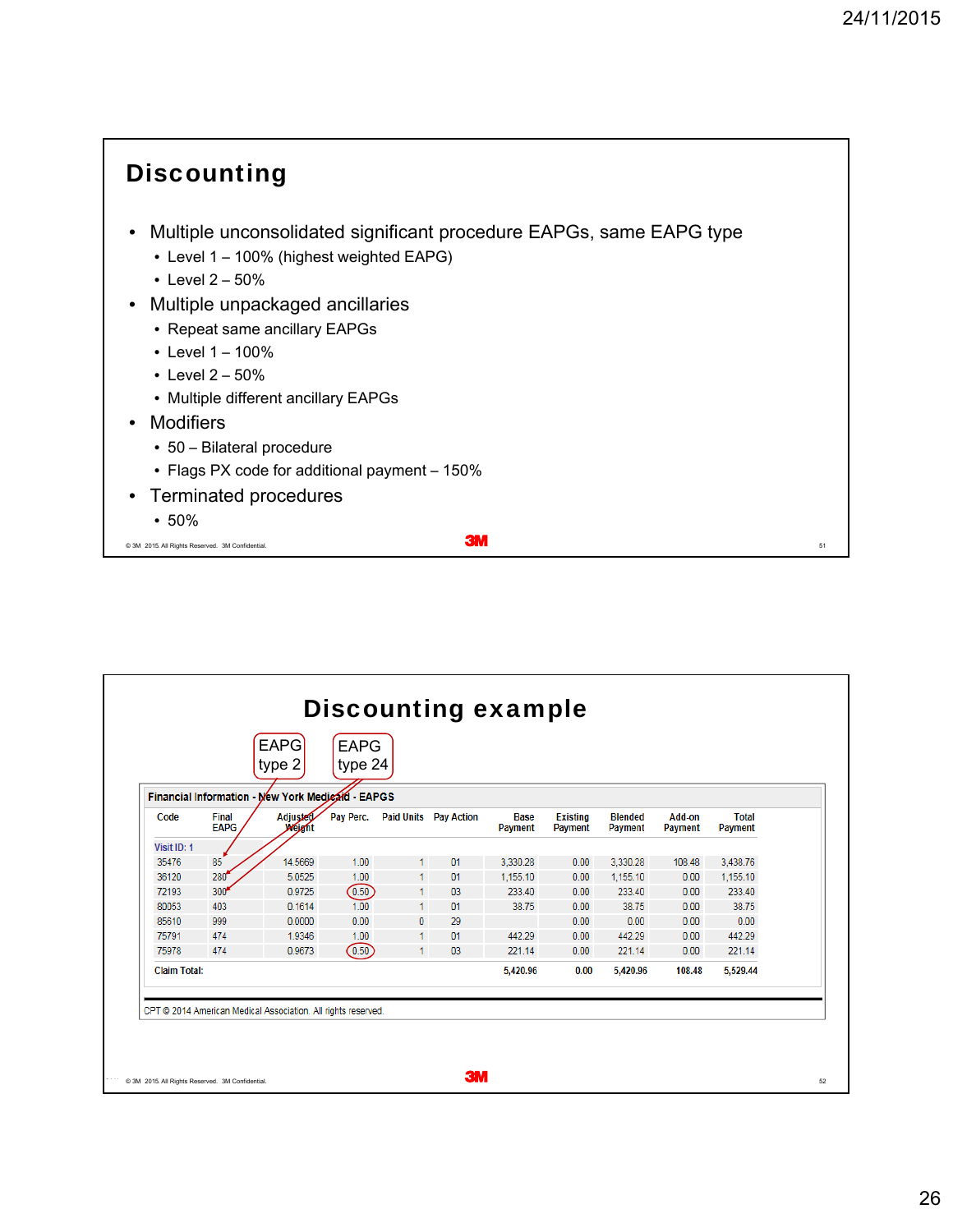

#### Supplemental discounting

- Standard discounting is 50%
- A number of EAPGs have different discounts
	- 25% 31 EAPGs
	- 10% 12 EAPGs
	- 0% 1 EAPG (322: "MEDICATION ADMINISTRATION & OBSERVATION")

#### Reference:

http://www.health.ny.gov/health\_care/medicaid/rates/methodology/non-50\_discounting\_7-1-15.htm

24 November 2015 © 3M 3M Confidential. . All Rights Reserved. 54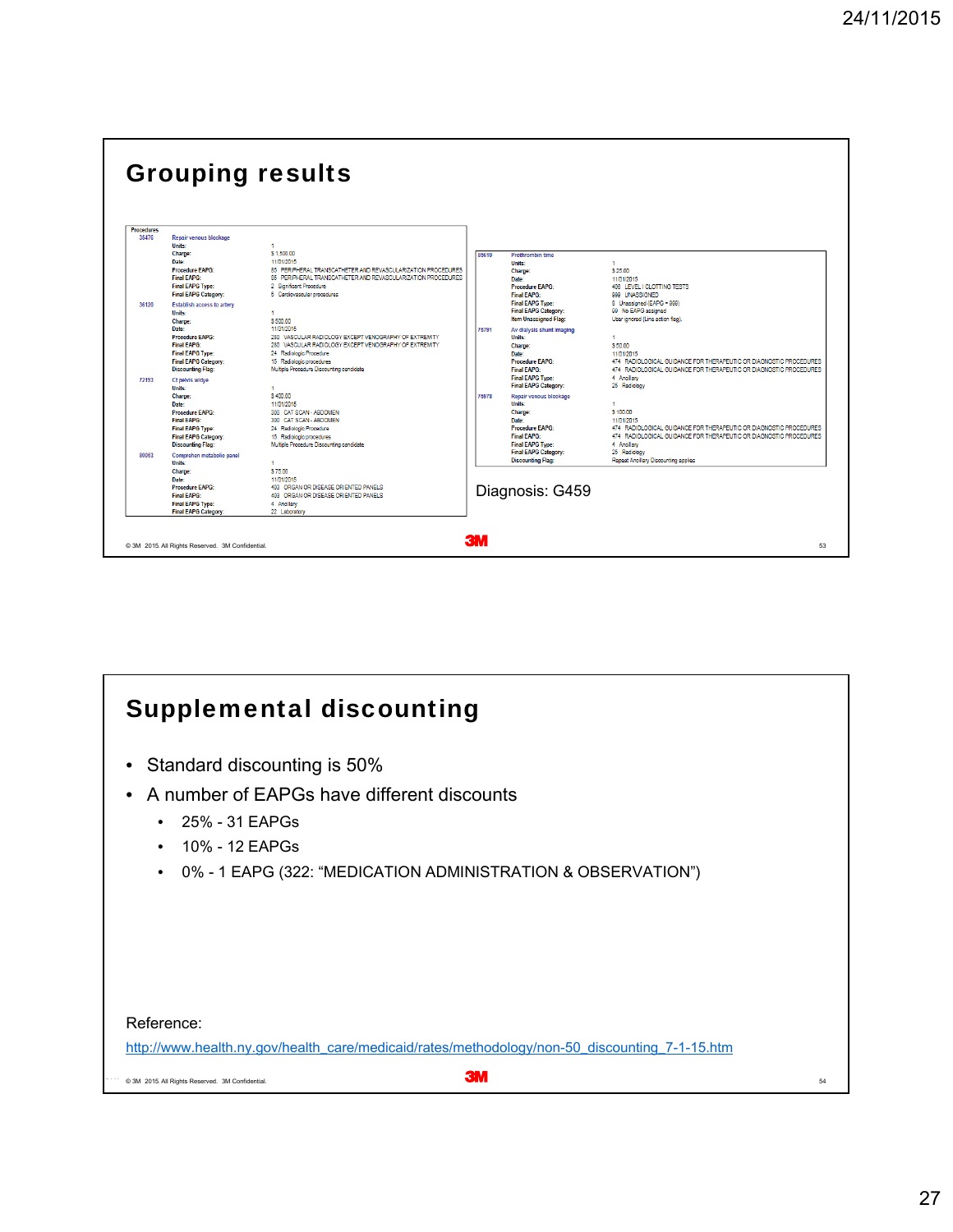| <b>Modifier</b> | <b>Modifier Description</b>                                                                                                                              | <b>State Agencies</b><br><b>Using Modifier</b> | <b>APGs Affected by</b><br><b>Modifier</b>                                                                                                 | <b>Application of Modifer</b>                                                                                                                                                                                             |
|-----------------|----------------------------------------------------------------------------------------------------------------------------------------------------------|------------------------------------------------|--------------------------------------------------------------------------------------------------------------------------------------------|---------------------------------------------------------------------------------------------------------------------------------------------------------------------------------------------------------------------------|
| AF              | Specialty Physician                                                                                                                                      | OMH. OASAS                                     | 315. 316. 317. 318. 323                                                                                                                    | 20% increase for 318: 45% increase for all others.                                                                                                                                                                        |
| AG              | Primary Physician                                                                                                                                        | OMH. OASAS                                     | 315, 316, 317, 318, 323                                                                                                                    | 20% increase for 318: 45% increase for all others.                                                                                                                                                                        |
| FB.             | Drugs and vaccines obtained<br>OMH<br>by Provider at No Cost                                                                                             |                                                | 414, 415, 416, all drug<br>APGs (category 24)                                                                                              | Pays \$13.23 for line based on proxy weight and<br>statewide base rate. Retro to Oct 2010. Don't code<br>admin/ini code.                                                                                                  |
| GO. GP.<br>GN   | Services delivered under an<br>outpatient occupational<br>therapy (GO), physical<br>therapy (GP), or speech-<br>language pathology (GN) plan<br>of care. | OPWDD, DOH                                     | 270, 271, 272                                                                                                                              | Deny any procedure code that groups to OT (270), PT<br>(271), or Speech (272) if one of the following modifiers is<br>missing (GO, GP, or GN modifier).                                                                   |
| <b>HN</b>       | <b>Bachelors Degree</b>                                                                                                                                  | <b>OPWDD</b>                                   | All mental hygiene APGs                                                                                                                    | 25% reduction in payment. Note: Needs to be included if                                                                                                                                                                   |
| HO              | Masters Degree                                                                                                                                           | OPWDD                                          |                                                                                                                                            | applicable for OT, PT, or Speech claims in an OPWDD<br>setting. Will deny claim if modifier Gy and HN or HO is not                                                                                                        |
| <b>HF</b>       | Mental Health Program                                                                                                                                    | OMH, DOH                                       | Medical visits that<br>represent Psychiatric<br>Assessments (in DOH or<br>OMH clinics) or<br>Psychotropic Med Mgt<br>(only in OMH clinics) | No 3M action required. This modifier is used to signal to<br>MCOs that they must pay the billing provider the<br>applicable FFS APG reimbursment amount for the E&M<br>code. This modifier is used for Managed Care ONLY. |
| H <sub>O</sub>  | Group Setting                                                                                                                                            | <b>DOH</b>                                     | 451                                                                                                                                        | 50% reduction in payment.                                                                                                                                                                                                 |
| <b>KP</b>       | First drug of a multiple drug<br>unit use formulation                                                                                                    | <b>OASAS</b>                                   | 322                                                                                                                                        | Doubles payment for first H0020 on a claim.                                                                                                                                                                               |
| <b>SA</b>       | Nurse Practitioner                                                                                                                                       | OMH, OASAS                                     | 315, 316, 317, 318, 323                                                                                                                    | 20% increase for 318: 45% increase for all others.                                                                                                                                                                        |
| SL              | State Supplied Vaccine (VFC<br>program)                                                                                                                  | <b>DOH</b>                                     | 414.415.416                                                                                                                                | Pays \$17.85 for line based on proxy weight and<br>statewide base rate. Retro to Dec 2008. Don't code<br>admin/ini code.                                                                                                  |
| 114             | Language Other Than English                                                                                                                              | OMH                                            | 310. 312. 315-318. 321.<br>323, 426, 490 (10/01/10)                                                                                        | 10% increase in payment.                                                                                                                                                                                                  |
| 115             | Reduced Services                                                                                                                                         | OMH                                            | 315, 316, 317, 318, 323                                                                                                                    | 30% reduction in payment - SBHC for OMH.                                                                                                                                                                                  |
| 116             | Reimbursable Ancillary                                                                                                                                   | <b>DOH</b>                                     | All ancillary APGs as<br>defined by NYS                                                                                                    | Allows payment for ancillary APGs.                                                                                                                                                                                        |
| UC.             | Observation provided in a<br>Distinct Unit                                                                                                               | <b>DOH</b>                                     | 450                                                                                                                                        | Pays 100% of the allowed weight when appended to Px<br>code G0378. If modifier is not present, 80% is paid.                                                                                                               |
| UD              | 340B Drug                                                                                                                                                | <b>DOH</b>                                     | not check for APG)                                                                                                                         | All drug APGs (pricer does 25% reduction in payment                                                                                                                                                                       |

#### Capital add-on payments

- Capital add-on payment is a visit (claim) addition to the EAPG based outpatient prospective payment system (OPPS)
- Added to a single line on the claim, highest weighted line
- Some EAPGs and HCPCS procedures do not have a capital add-on payment

| <b>EAPG</b> | <b>EAPG Description</b>                          | <b>HCPCS</b>       |                                       |
|-------------|--------------------------------------------------|--------------------|---------------------------------------|
| 94          | Cardiac Rehabilitation                           | Code               | <b>HCPCS Description</b>              |
| 118         | <b>Nutrition Therapy</b>                         | 90882              | Environmental manipulation            |
| 274         | Physical Therapy, Group                          | 96040              | Genetic counseling, 30 min            |
| 275         | Speech Therapy & Evaluation, Group               |                    |                                       |
| 322         | Medication Administration & Observation          | 97804              | Medical nutrition, group, each 30 min |
| 414         | Level I Immunization And Allergy                 | D1320              | Tobacco counseling                    |
| 415         | Immunotherapy<br>Level II Immunization           | G0271              | Group MNT 2 or more 30 mins           |
| 416         | Level III Immunization                           | H0023              | Alcohol and/or drug outreach          |
| 426         | Psychotropic Medication Management               |                    |                                       |
| 428         | Patient Education, Individual                    | H0038              | Self-help/peer services per 15 min    |
| 429         | Patient Education, Group                         | H2010              | Comprehensive med svc 15 min          |
| 448         | <b>Expanded Hours Access</b>                     | Q3014              | Telehealth facility fee               |
| 451         | Smoking Cessation Treatment                      | S9445              | PT education noc individ              |
| 458         | ALLERGY THERAPY                                  |                    |                                       |
| 459         | VACCINE ADMINISTRATION                           | S9446              | PT education noc group                |
|             | © 3M 2015. All Rights Reserved. 3M Confidential. | <b>3M</b><br>T1013 | Sign Lang/Oral Interpreter            |
|             |                                                  |                    |                                       |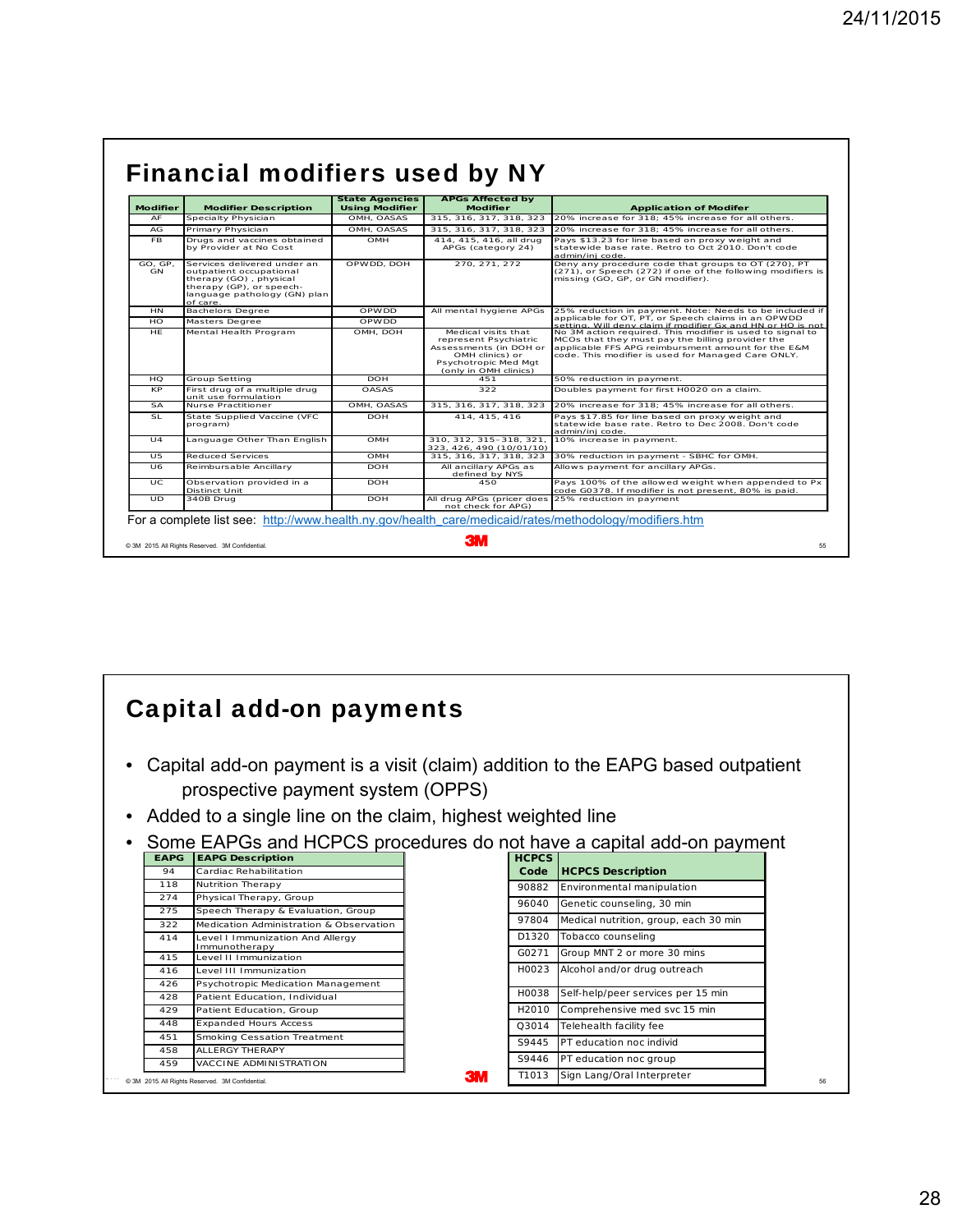